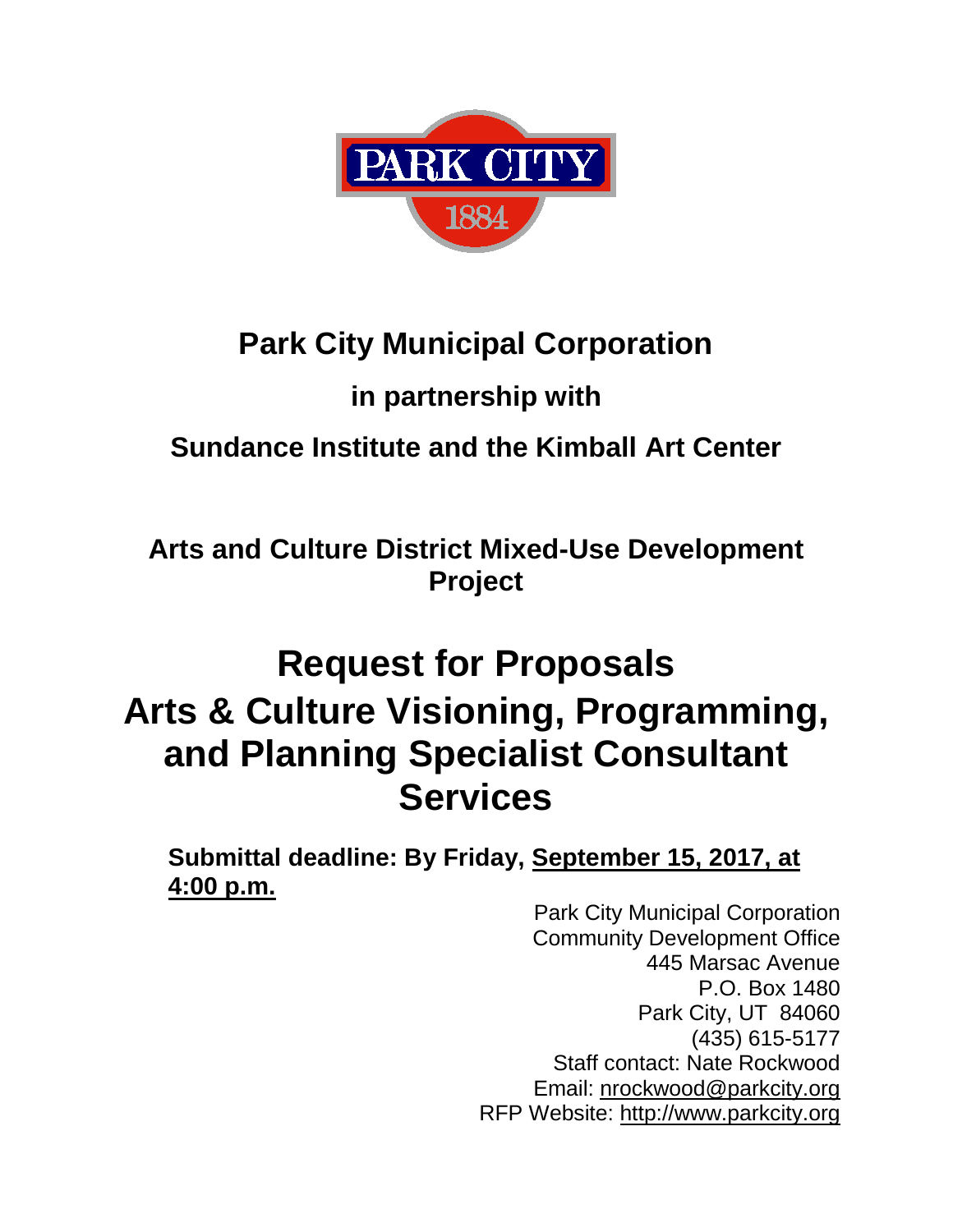#### **NOTICE OF REQUEST FOR PROPOSALS FOR ARTS & CULTURE VISIONING, PLANNING, AND PROGRAMMING SPECIALIST CONSULTANT SERVICES**

Park City Municipal Corporation ("PCMC") in partnership and collaboration with Sundance Institute and the Kimball Art Center, is seeking the services of qualified professional consultants or groups with direct knowledge, technical capability, and experience in working with arts organizations, local governments, and community residents to define an Arts and Culture District development and operational vision; assess the opportunity and capacity for the planning and implementation of the District; and provide guide goals, priorities, and objectives for the following project:

#### **Arts and Culture District Mixed-Use Development Project**

## **RFP AVAILABLE:**

A copy of the RFP can be obtained electronically by emailing [nrockwood@parkcity.org.](mailto:nrockwood@parkcity.org) Any modifications or addendums to this RFP will be made in redlined form on the website on Wednesday, August 30, 2017, by 5:00 pm.

## **PROPOSALS DUE**:

Proposal submittals must be received **by e-mail** no later than **4:00 p.m. on Friday, September 15, 2017**, at: [nrockwood@parkcity.org.](mailto:nrockwood@parkcity.org)

**PROJECT LOCATION:** Bonanza Park, Park City Utah, more particularly described as parcel numbers PSA-46-A, PSA-46-RE-B, PSA-46-RE-C, PSA-46-RE-D, KBC-A, KBC-B, PCA-110-G-1, PCA-110-G-2-A, and PCA-110-G-3.

**OWNER/CONTACT**: Nate Rockwood, Capital Budget and Project Manager Park City Municipal Corporation P.O. Box 1480 Park City, Utah 84060

All questions shall be submitted in writing no later than Tuesday, September 5, 2017, by 2:00 p.m. via e-mail to: [nrockwood@parkcity.org](mailto:nrockwood@parkcity.org)

**Park City Municipal Corporation reserves the right to reject any or all proposals received for any reason. Furthermore, the City shall have the right to waive any informality or technicality in proposals received when in the best interest of the City.**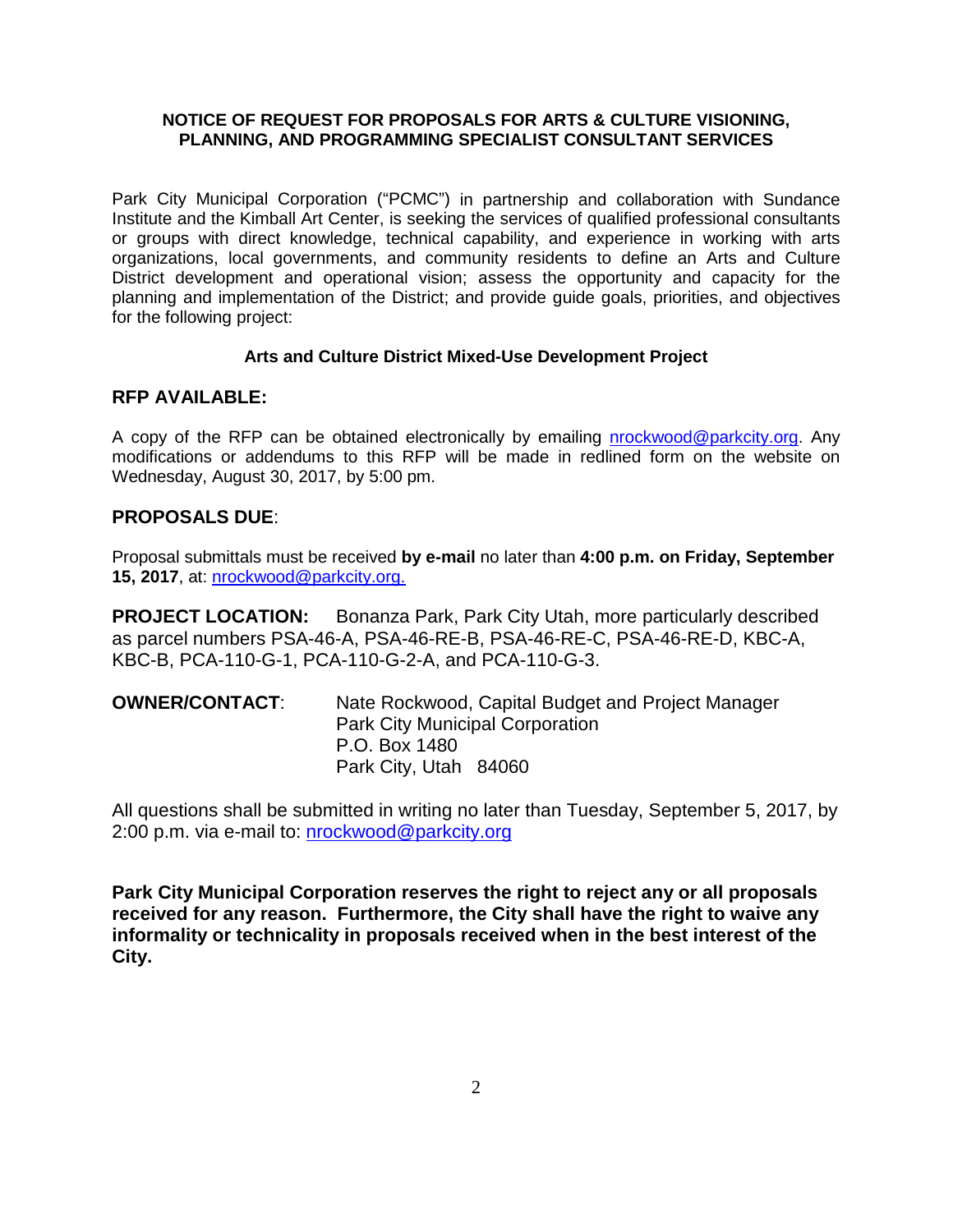#### **I. Project Description**

Park City Municipal Corporation (PCMC) in partnership and collaboration with Sundance Institute and the Kimball Art Center, seeks proposals for visioning, planning, and programming consultant services for an Arts and Culture District mixed-use project property currently under contract in the Bonanza Park area identified above, as well as the surrounding public roads and accesses. PCMC desires to obtain a consultant who will assess and analyze the current environment, needs, and interests of the invested parties and community stakeholders as it relates to arts and culture as well as future possibilities and opportunities. The work outlined in the RFP includes leadership and management in best practices and existing research, meeting and input facilitation, identification of grant and other funding opportunities, and development of a detailed project scope of work for the purposes of developing and operating a new Arts and Culture District in Park City with the Sundance Institute ("SI") and Kimball Art Center ("KAC") as the primary anchor owner-occupants.



While Park City has hosted the Sundance Film Festival since 1985 and the Kimball Arts Festival since 1976, the City Council, led by outgoing Mayor Jack Thomas (an architect by profession), embarked to cement the City's place as a center for arts and culture for future generations. In July 2017, PCMC signed letters of intent with SI (Letter of Intent - [Sundance Institute\)](https://10.2.0.20/ccmadmin/index.jsphttp:/www.parkcity.org/Home/ShowDocument?id=44455) and KAC

(Letter of Intent – [Kimball Art Center\),](https://10.2.0.20/ccmadmin/index.jspwww.parkcity.org/Home/ShowDocument?id=44453) and entered into a purchase agreement for 5.25 acres at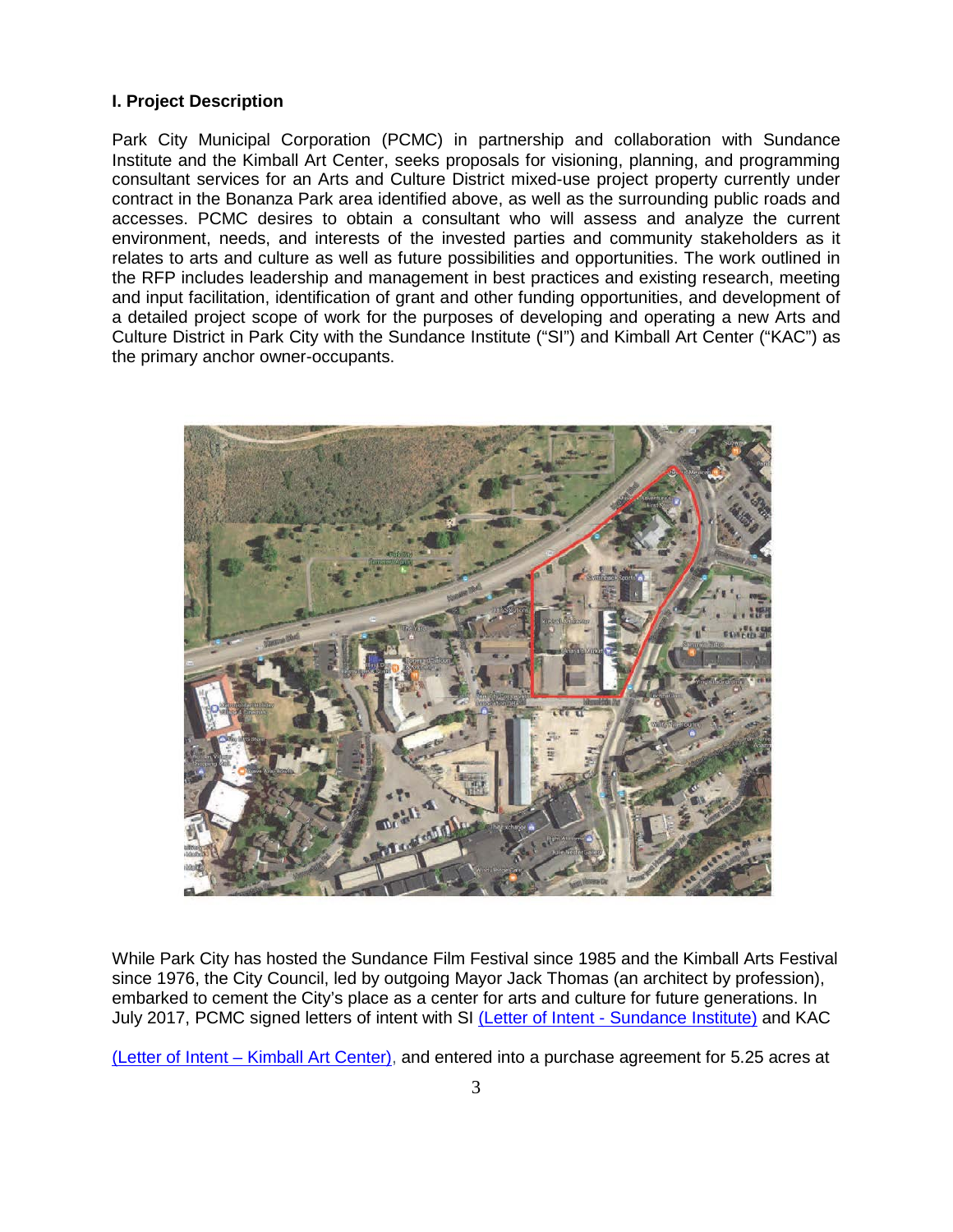the southwest corner of Kearns Blvd. and Bonanza Drive in Park City, Utah. There are some known goals and the consultant should expect to work closely with the Mayor, the community, KAC, SI and lead staff to create a successful vision for a community altering project. The SI and KAC desire to locate their headquarter operations in the District. In addition to a new SI and KAC facilities and amenities within the newly established Arts and Culture District, PCMC intends to develop sub-grade and surface parking, a bus transit hub, multi-use open areas, and additional support retail, food and beverage facilities, housing, and potential other commercial uses that support the goals and priorities of the Arts and Culture District. The following information is provided to offer an idea of the scale of the project; however, this information is also preliminary and conceptual and intended to change as the initial planning and programming of the site develops further.

- PCMC will build and own structured and surface parking to meet the needs of the new development.
- PCMC will build and own a bus transit facility on the site.
- SI, KAC, and PCMC have agreed to jointly design the new Arts and Culture District.
- The Master Plan Development and Plat Amendment process through the Planning Commission and City Council will conform to the height and design standards included within the General Plan, Land Management Code, and other relevant regulatory requirements.
- PCMC will develop between 60,000 and 90,000 square feet of additional building space plus walkways, plazas, and outdoor amenities that contribute to the vibrancy of the new development.
- SI anticipates a new film festival headquarters that is approximately 40,000 to 50,000 square feet including exhibit, theater, and office spaces.
- KAC anticipates a new 30,000 to 40,000 square foot facility including gallery, studios, and office and entertaining space.

Arts and culture programs, services, and activities play an important role in a community's social and economic well-being. Activities may include festivals, live performances, films, exhibits, art education, public art, and social gatherings. The consultant will be expected to obtain input from existing art and business stakeholders, adjacent property owners, the local Park City School District, Park City Summit County Arts Council/Project ABC, and other local non-profit and government/educational partners. Additionally, the Arts and Culture District will be used yearround as a destination area for both tourists and local residents; have the ability to be transformed and used for special event activities, and be a net-zero energy development focused on the long term health of the community. Design of the Arts & Culture District itself, as well as the individual buildings therein, should inspire creative thought and enterprise.

#### **II. Site Information**

#### *Zoning & Existing Conditions*

The current Park City Municipal Land Management Code ("LMC") identifies the zoning on the subject site as General Commercial ("GC"). The proposed building and site improvements lay across several City-owned metes and bounds parcels. Prior to construction, the City's LMC requires the property to be included within a platted subdivision and that all improvements meet all of the requirements of the LMC for the zone. PCMC will provide site survey information and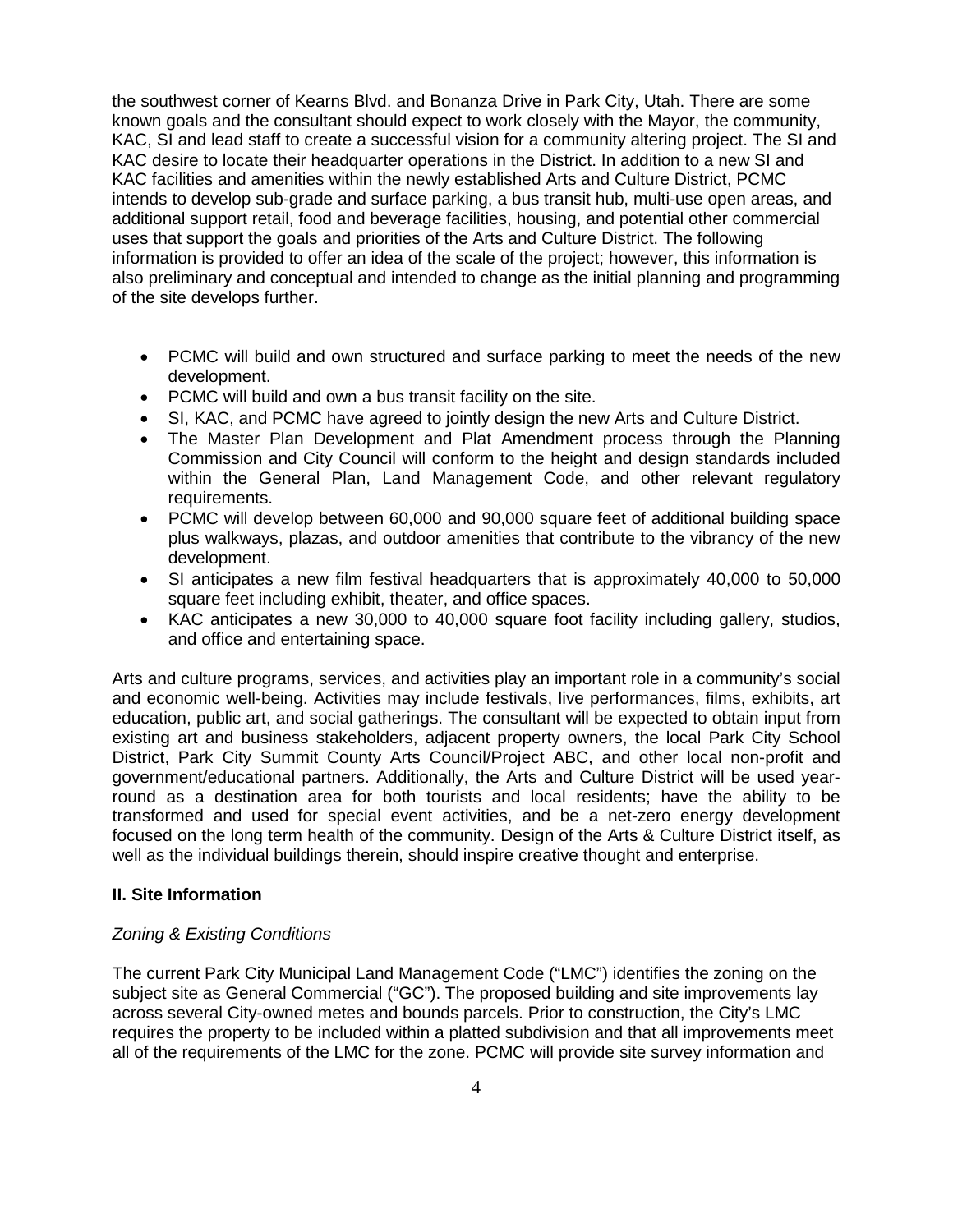conduct necessary platting approvals to identify a developable lot of record, concurrent to the programming process. PCMC will also procure preliminary soil (geo-tech) and environmental information on the site.

#### **III. Scope of Work**

#### **A. Phases of Work**

#### Phase 1

The first phase of work is anticipated to take no more than two (2) months' time and includes weekly meetings and activities to accomplish: (1) Stakeholder information gathering; (2) education of stakeholders on arts and culture development and operations best practices and case studies; (3) community engagement and communication to educate and receive input; (4) assessment of tenant mix, built facilities, and operational needs and opportunities; and (5) recommendations of an arts and culture district vision, goals, priorities, identifying of grant and other funding strategies, program of spaces and site amenities to be included in the new development, and a long term operational management plan including roles and responsibilities.

#### Phase 2

The second phase of work is anticipated to take six (6) to eight (8) months and includes bimonthly check-ins with the stakeholders and review of design development documents by a separately hired design consultant team to develop documents for Master Plan Development (MPD) approvals through the Planning Commission, and Plat Amendments through the Planning Commission and City Council. The arts and culture consultant will review and provide written comments in a timely fashion evaluating and monitoring that the project is further developing in compliance with the established vision, goals, priorities, program, and operational needs, as well as jointly present as needed to community members, the Planning Commission, and City Council.

#### Phase 3

The last phase of the work is similar to Phase 2, anticipated to take six (6) to eight (8) months, and includes bi-monthly check-ins and reviews of design documents with the stakeholders and final design architects, landscape architects, engineers, and any specialty consultants needed to complete the construction documents needed to receive building permits and construct the project. The arts and culture consultant will review design and construction documents and provide written comments in a timely fashion evaluating and monitoring that the project is further developing in compliance with the established vision, goals, priorities, program, and operational needs. Participation in public presentations as needed to community members, the Planning Commission, and City Council will only be required for significant changes to the vision, goals, priorities, or design based on unforeseen conditions or new information that necessitated a change.

#### **B. Proposed Project Timeline Milestone Goals**

- Contract award by October 6, 2017.
- Visioning exercises complete by October 20, 2017.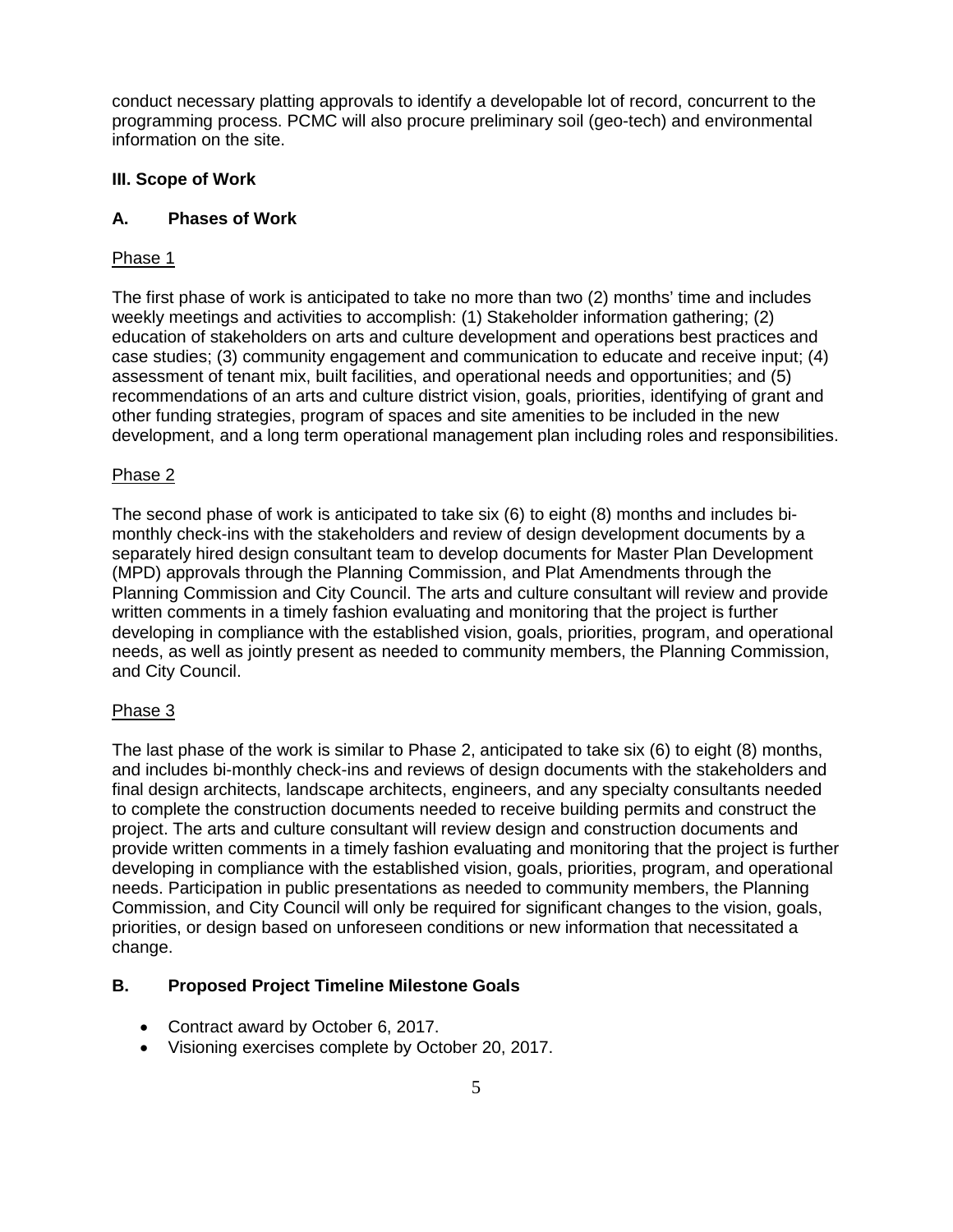- Community/Stakeholder input and scoping complete by November 10, 2017.
- Final reports and deliverables for Phase 1 work by November 30, 2017.
- Phase 2 work completed sometime between June and August 2018.
- Phase 3 work completed sometime between December 2018 and March 2019.
- Project groundbreaking spring 2019.

The above dates are preferred schedule goals; however, based on the proposer's availability and recommendations, alternate timeframes will be considered.

#### **C. Scope of Services and Deliverables**

#### **1. Leadership/Management**

Leadership and management duties will include developing, facilitating, identifying grant and other funding opportunities, and implementing a comprehensive work plan of engagement with SI, KAC, PCMC City Council, PCMC staff, State of Utah, and outreaching to twelve (12) community stakeholder groups and six (6) individual community stakeholders through targeted individual meetings. Facilitate and lead four public open houses, two (2) in October for listening/input and two (2) in November for feedback on consultant research and recommendations.

#### **2. Research and Analysis**

Research and analysis work includes generating and presenting adequate information and analysis about existing arts and culture district development, grant and other funding opportunities, and operations/management to stakeholders and community members to reach needed decisions, and consensus among the project stakeholders to define the project adequately to design the physical facilities, site amenities, and operational plans. The research also includes understanding and documenting needs and desires of the SI, KAC, PCMC City Council, PCMC staff, and community members.

#### **3. Public Engagement and Dialogue**

Public engagement for this planning and programming of an arts and culture district effort includes identifying, coordinating, and implementing a variety of tools and activities to gain clarity and buy-in to the future development and operations that will serve as a guide for the future design phases. Meetings, workshops, images, data, graphics, narratives, development of project website/content, and public presentations are examples of expected public engagement efforts that will be incorporated into the work plan.

#### **4. Evaluation and Assessment/Professional Recommendations**

Evaluation and assessment work of the input of needs and desires of the SI, KAC, PCMC City Council, PCMC staff, and community members includes providing adequate analysis to make recommendations about the physical development and operations of the arts and culture district to achieve buy-in of the project stakeholder and decision makers.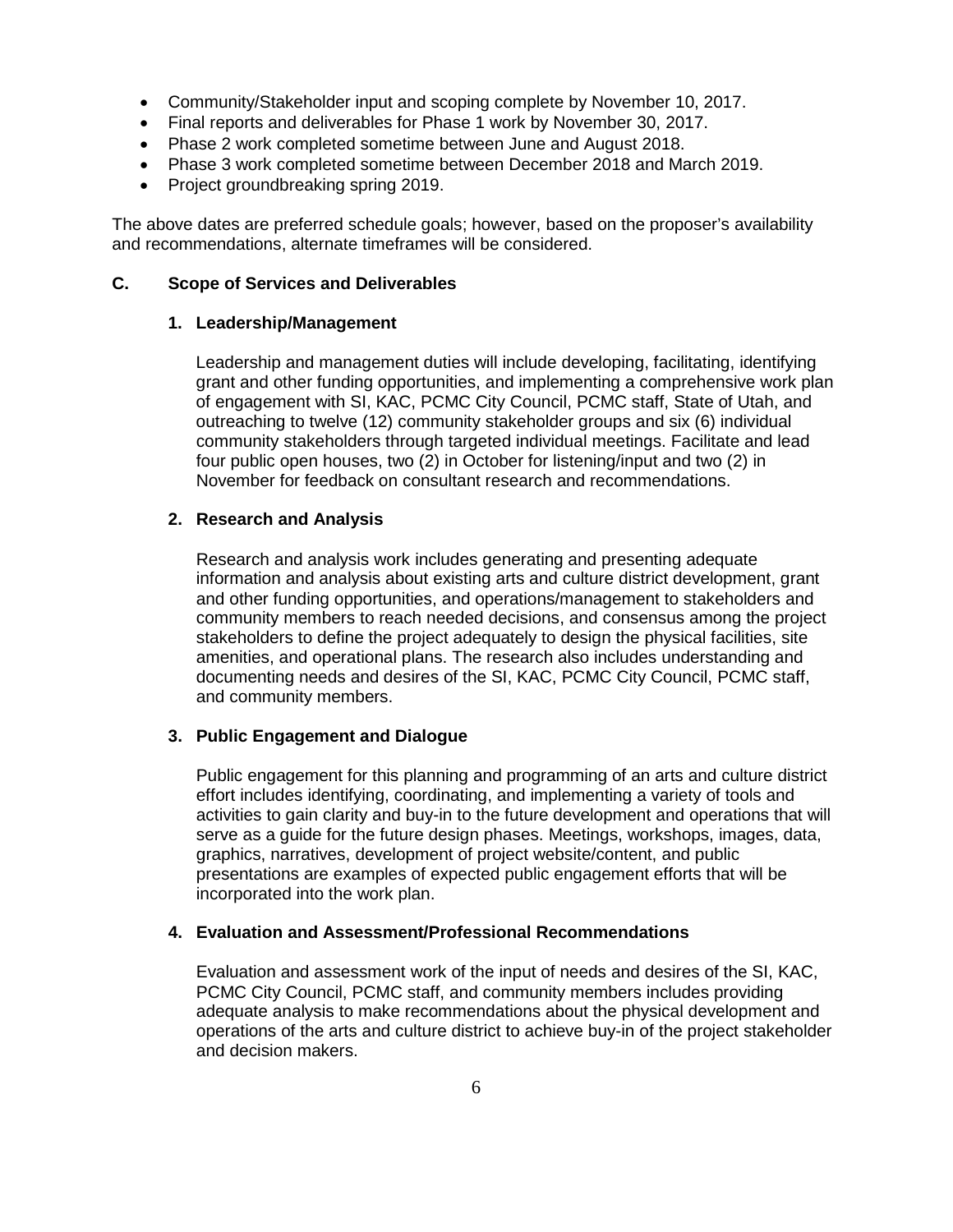## **5. Design Oversight**

The selected arts and culture district consultant will review future designs as they develop through schematic design, design development, and construction documents to ensure priorities and goals of the Arts and Culture District are maintained through implementation. Additional analysis or public presentations will be required if changes are made that affect the project vision, goals, priorities, or design direction.

The proposal to PCMC shall outline an approach to the needs listed below and shall include an estimated range of total costs to perform the following work for all tasks. The City anticipates contracting with the selected consultant for all phases of work described below.

The proposal to PCMC shall outline an approach to the following needs for both lots and shall include an estimated range of total costs to perform the following work. It is anticipated that the specific services to be provided by the Consultant Team will include:

#### **Phase 1**

- Review existing documents regarding the development of a Park City Arts and Culture District and land use applicable to the site.
- Organize and document weekly team meetings with SI, KAC, and PCMC.
- Present education and assessment of arts and culture case studies and best practices, including standards and comparisons against other communities with similarities both nationally and internationally.
- Gather and assess community input and participant interest in the arts and culture district.
- Research opportunities for supportive owners/tenants/partners to reside in the district including, but not limited to, complimentary not-for-profits, private business, housing, etc. that will ensure long term and year-round vibrancy of the development.
- Facilitate visioning sessions with SI, KAC, and PCMC to build consensus between the parties.
- Facilitate community input meetings and workshops.
- Coordinate with SI, KAC, and PCMC liaisons as necessary to define current and future roles and responsibilities to meet the objectives of achieving a successful arts and culture district.
- Make physical development and ongoing management recommendations of short, medium, and long-term goals along with quantitative and qualitative measurements of success in achieving stated goals.
- Review and provide recommendations for future architectural and engineering design team request for proposals.
- Identify grant and other funding opportunities.

#### *Deliverables:*

- Written agendas and summary minutes of weekly team meetings.
- Work Plan, including schedule showing all tasks, activities, and submittals.
- Presentation and research narrative and graphic materials.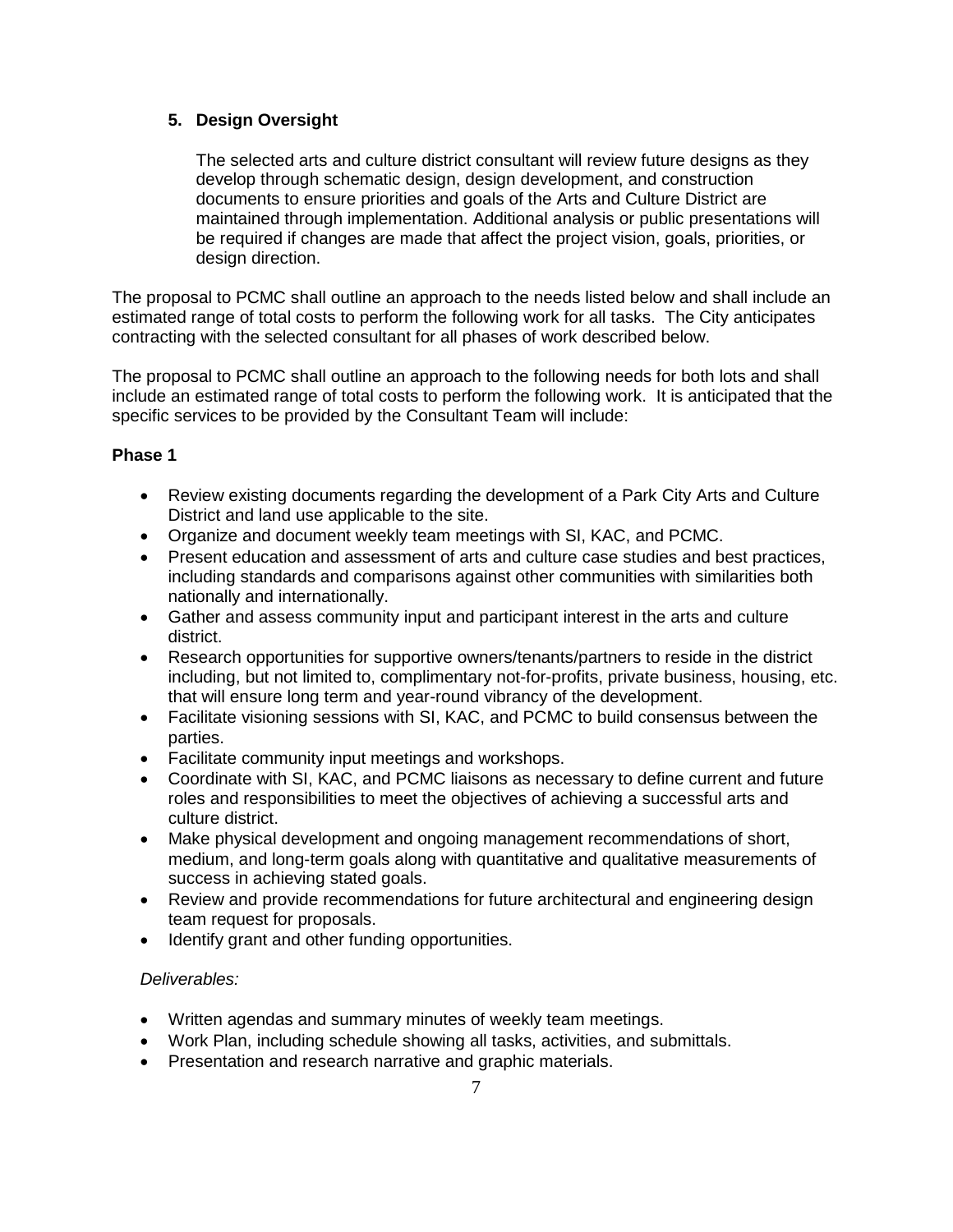- Project website web content with accurate information updated weekly.
- Final development and operations vision, goals, funding strategies, priorities, and recommendations report. The final report must include: (1) Documentation and analysis of best practices and case study research plus stakeholder and public outreach and input; (2) assessment and alignment of relevant existing plans and studies; and (3) identified vision and priorities, objectives, defined needs and requirements, recommendations, funding strategies, and success metrics for the built program, occupancy uses, and routine plus special event operations.
- Written review comments and recommendations for future architectural and engineering design team request for proposals.

## **Phases 2 and 3**

- Organize and document bi-monthly team meeting.
- Review submitted design progress documents.
- Prepare for and participate in-person in scheduled update presentations to the public and City Council (up to six presentations throughout Phase 2 and Phase 3 work).
- Coordinate with SI, KAC, and PCMC staff and others as necessary on changes and decisions that are different than the established Phase 1 recommendations.

#### *Deliverables:*

- Written agendas and summary minutes of bi-monthly team meetings.
- Written review comments of design progress documents.
- Presentation materials.
- Up-to-date project website.
- Grant application written content and support materials.

#### **IV. Submittal Requirements**

#### **A. Cover Letter (maximum of 1 page)**

Present a brief understanding of PCMC needs based upon the information provided in the Scope of Work. Summarize qualifications most relevant to this project. Identify team and clearly indicate the single contact and authorized representative (principal-in-charge) of the Applicant with mailing address, telephone, fax numbers, and e-mail address. The representative shall certify that the information provided in response to this Request for Proposals is true and accurate. Maximum of one (1) page.

#### **B. Statement of Qualifications (Maximum of 8 pages)**

Each respondent must demonstrate in their submittal that they have the professional capabilities and the organizational and administrative experience needed to accomplish this project. A concise presentation will be appreciated. The page count does not include index, dividers, or separation sheets that contain no information, or short-form resumes of team individuals. Maximum of eight (8) pages.

The Statement of Proposals should contain specific responses to the following requested items: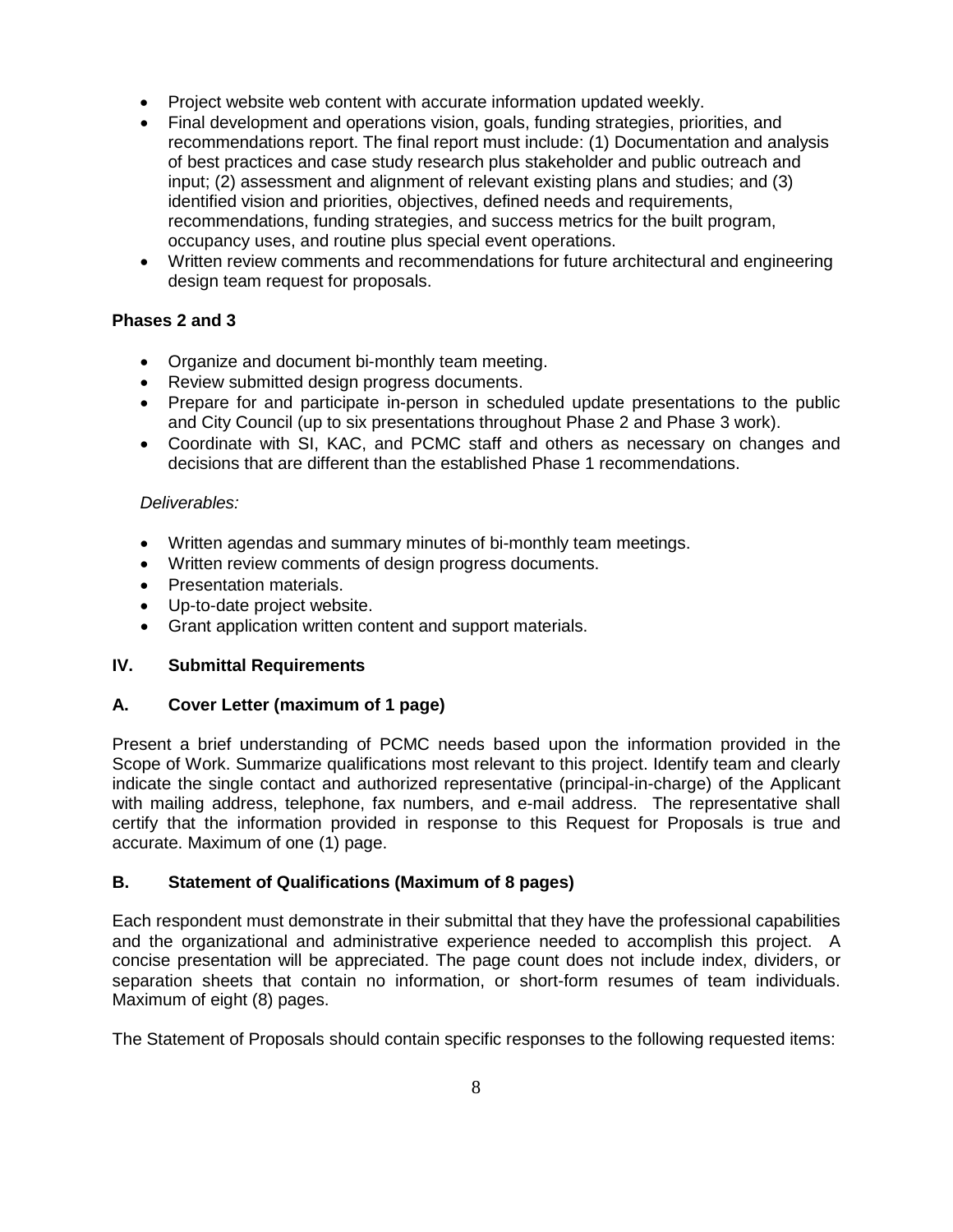- **1. Statement of Approach of Team***:* Describe the specialized experience and project approach of the team. Indicate the team leader and his/her specific role. Briefly discuss the approach to team management and organization. Describe the firm's approach to visioning, planning, programming, and development of arts and culture districts.
- **2. Understanding of Work and Outline of Project Schedule:** Demonstrate knowledge of work to be performed. Provide an outline of the schedule noting the critical path items. If team believes there are potential challenges, those challenges should be noted along with potential solutions to address those challenges. Demonstrated ability to meet the proposed timeline is essential.
- **3. Firm/Team Qualifications and Experience:** Demonstrate professional experience in visioning, planning, programming, and development of arts and culture districts both nationally and internationally. Examples of recent previous work are required as well as descriptions of the scope of work and management tasks provided by the firm or team. *Photographs of completed projects are encouraged.*
- **4. Proposed Project Team Members:** Submit a written description of the team composition, disciplines, and the primary role of each firm or individual on the team indicating respective roles, responsibilities, and related experience and qualifications. Also, include an organization chart. The information must clearly indicate the team leader for the team for this project and the responsible party in each firm who will be providing the required professional experience. If a team approach is used, provide example of projects completed by the team. No changes of assigned consultant team is allowed without the consent of PCMC after the consultant contract is awarded
- **5. Individual Experience:** Provide a description of the background of the key members of the team and their specific participation in previous projects that would directly relate to the work to be done for this project. This may be done in descriptive text or in a shortform (one page or less) resume.
- **6. Quality Control:** Describe the ability to undertake and complete quality projects on time and within budget. Indicate current workload and the capacity of the firm to undertake this project. Has the firm or individual engaged in litigation, arbitration, or mediation as a result of design errors of omission? If yes, please explain.
- **7. List of References:** List three (3) references with which the team or key members of the team have worked with in the last five (5) years, for projects of similar size or scope, indicating projects done. Provide all contact information, such as address, telephone number, fax number, and email address. Proposals that do not provide a completed section for references will not be considered further.

#### **C. Supplemental Material (Maximum of 4 pages***)*

The Applicant can provide supplemental material to support the firm's selection for this process.

#### **D**. **Work Plan**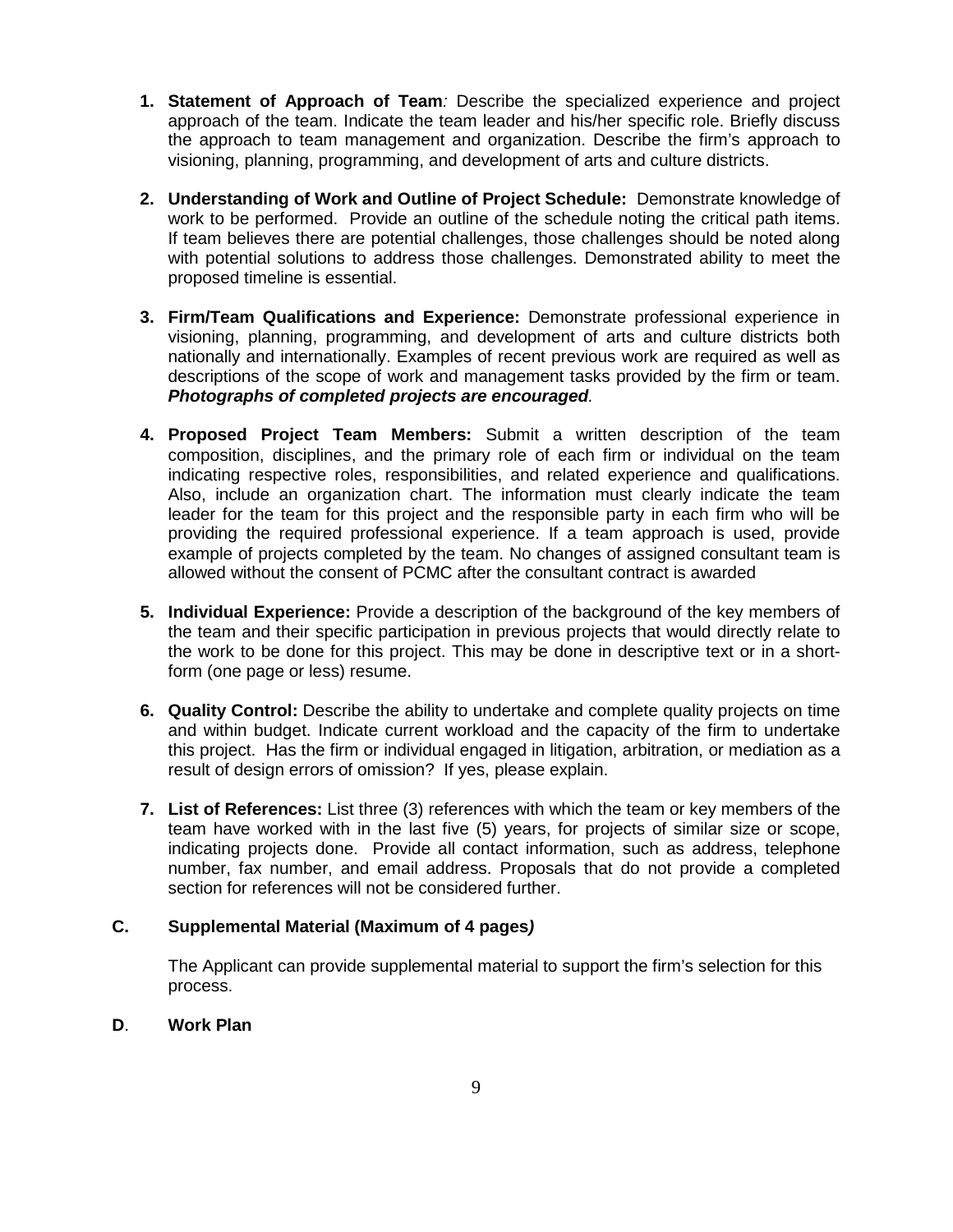Provide a preliminary work plan identifying the tasks to be accomplished, the positions or individuals anticipated to execute each task, hours anticipated for each task, proposed deliverables proposed schedule, management plan, and timeline for completing the project. The exact scope, timeline, deliverables, and not-to-exceed total for services will be negotiated with the selected Consultant Team prior to execution of the contract.

#### **E. Evidence of Ability to Obtain Insurance.**

- **1.** General Liability insurance written on an occurrence basis with limits no less than One Million Dollars (\$1,000,000) combined single limit per occurrence and Three Million Dollars (\$3,000,000) aggregate for personal injury, bodily injury, and property damage. The Service Provider shall increase the limits of such insurance to at least the amount of the Limitation of Judgments described in Section 63G-7-604 of the Governmental Immunity Act of Utah, as calculated by the State risk manager every two (2) years and stated in Utah Admin. Code R37-4-3.
- **2. Automobile Liability** insurance with limits no less than Two Million Dollars (\$2,000,000) combined single limit per accident for bodily injury and property damage.
- **3. Professional Liability** (Errors and Omissions) insurance written on claims made basis with limits no less than One Million Dollars (\$1,000,000) combined single limit per occurrence.
- **4. Workers Compensation** Workers Compensation insurance limits written as follows:

Bodily Injury by Accident Five Hundred Thousand Dollars (\$500,000) each accident; Bodily Injury by Disease Five Hundred Thousand Dollars (\$500,000) each employee, Five Hundred Thousand Dollars (\$500,000) policy limit.

- **5.** The City shall be named as an additional insured on general liability and auto liability insurance policies, with respect to work performed by or on behalf of the Service Provider and a copy of the endorsement naming the City as an additional insured shall be attached to the certificate of insurance. The certificate of insurance shall warrant that, should any of the above described policies be cancelled before the expiration date thereof, notice will be delivered in accordance with the policy provisions. The City reserves the right to request certified copies of any required policies.
- **6.** The Service Provider's insurance shall contain a clause stating that coverage shall apply separately to each insured against whom claim is made or suit is brought, except with respect to the limits of the insurer's liability.

**F. Professional Services Agreement Statement.** A copy of the City's standard Professional Services Agreement is attached hereto as Exhibit "A". Please include a statement indicating that you (1) accept the Agreement as is or (2) propose changes and specify. The nature and extent of requested changes to our standard contract (i.e. unwillingness to comply with the City's insurance/indemnity provision) will count against a proposal.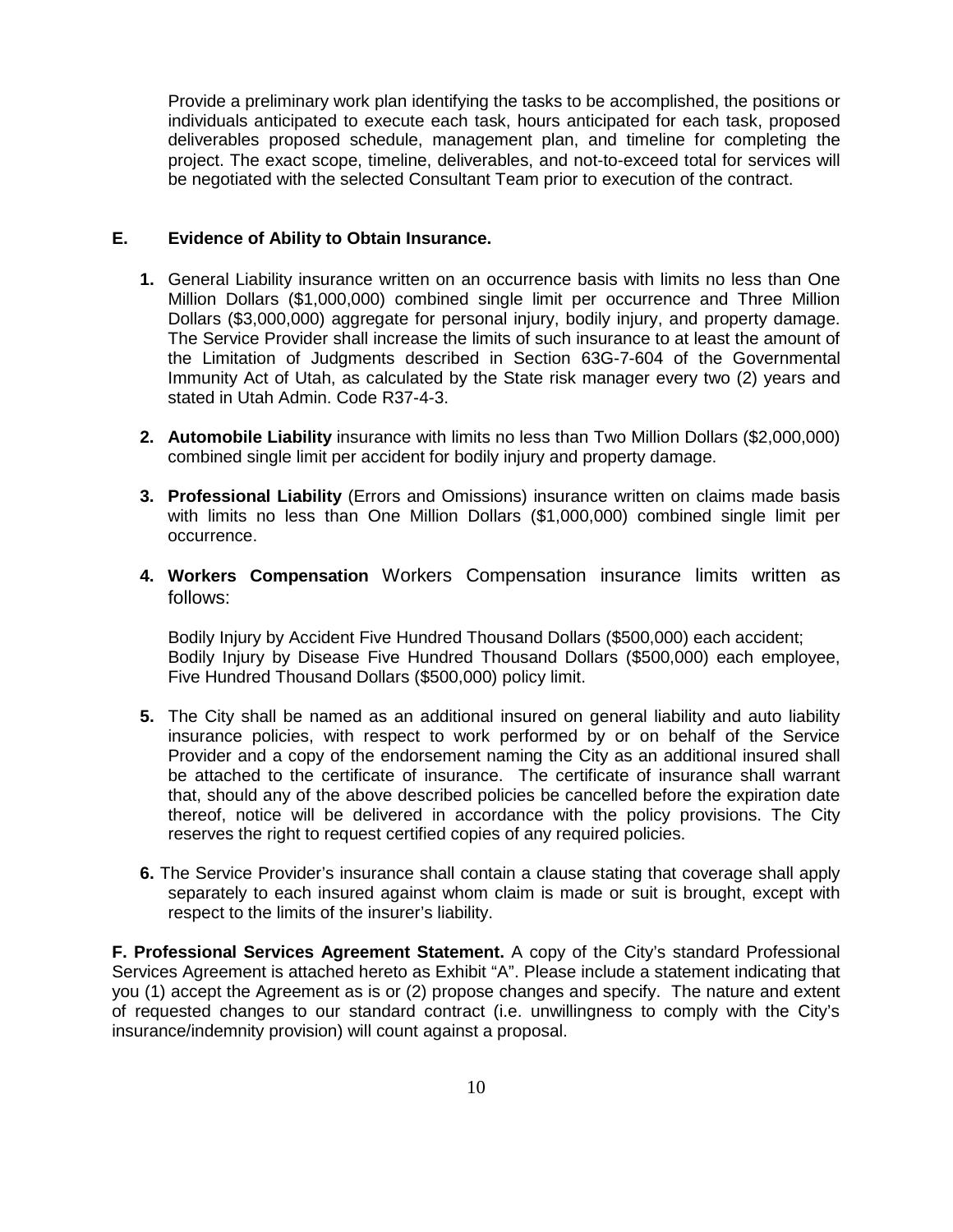#### **V. Fee Schedule**

The not-to-exceed fee for each phase of work and task should be outlined with the proposed costs for the services and include:

- o Fixed hourly rates for each person who will be assigned, titles, and applicable rates. For example: John Smith, Architect I, \$75 per hour.
- o Any additional reimbursable expenses.

The fee for the work outlined in the phases and tasks will be done with a not to exceed total amount. The proposal must include a list of hourly billing rates for all personnel involved in the project for the Lead Consultant as well as Sub-Consultants in the case of addition of mutually agreed upon scope. A not-to-exceed fee (including estimated hours or a flat rate and any additional reimbursable expenses) proposal for services shall be submitted as part of the proposal. The exact scope, timeline, deliverables, and not-to-exceed total will be negotiated with the selected Consultant Team prior to execution of the contract.

Price may not be the sole deciding factor.

#### **VI. Selection Process**

All respondents must address submittal requirements outlined in *Section IV, Submittal Requirements*. Each respondent bears the sole responsibility for the items included or not included in its submittal. Deviations from or exceptions to the terms and specifications contained within this RFP, if stipulated in a submittal, while possibly necessary in the view of the submitting respondent, may result in disqualification.

After evaluation of the complete proposals received in response to this RFP, City staff and other community representatives as part of the selection committee may conduct interviews with one or more Applicants.

During any interviews, Applicants will be encouraged to elaborate on their qualifications, experience, performance data, project approach, and staff expertise relevant to the project. PCMC expects the key personnel proposed for the project to be present at the interviews.

At the conclusion of the interviews, the Selection Committee shall rank, in the order of preference, the Applicants whose professional qualifications and proposed services are deemed most meritorious.

Negotiations, including the final scope of work, shall then be conducted with the Applicant ranked first. If a contract satisfactory to PCMC can be negotiated at a fee considered fair and reasonable, the award shall be made to that Applicant. Otherwise, negotiations with the Applicant shall be formally terminated and the City will move on to the next Applicant.

Park City Municipal's policy is, subject to Federal, State, and Local procurement laws, to make reasonable attempts to support Park City businesses by purchasing goods and services through local vendors and service providers.

PCMC reserves the right to complete the selection process without proceeding to an interview process, and may choose to select based on the information supplied in the Statement of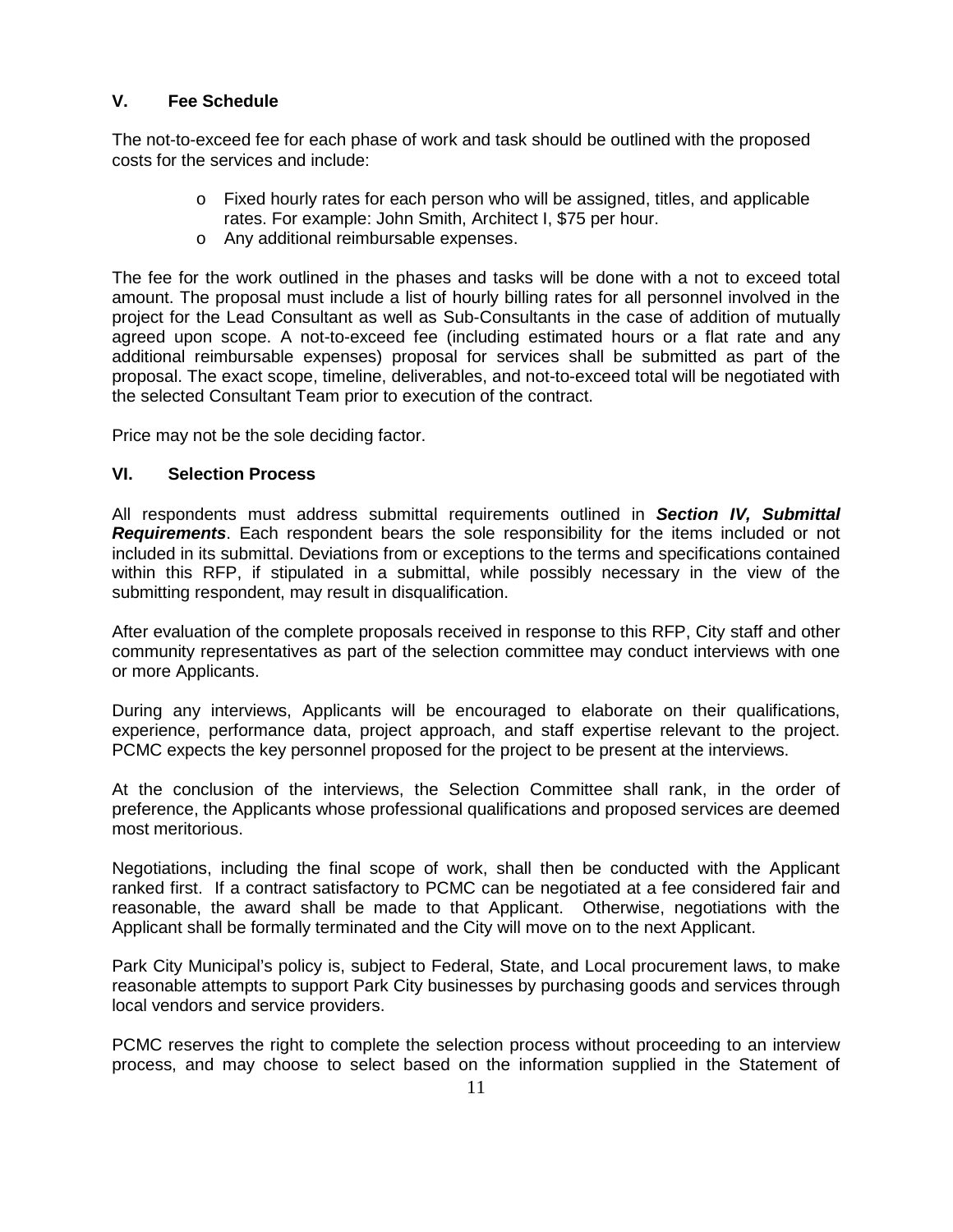Qualifications. PCMC reserves the right to select the Applicant(s) whose qualifications, in the City's sole judgment, best meet the needs of the City. Award of contract is subject to approval by the City Council of Park City.

#### **Evaluation Criteria Weighting**

| <b>CRITERIA</b>                                                     | Weighting  |
|---------------------------------------------------------------------|------------|
| <b>QUALIFICATIONS</b>                                               |            |
| Understanding of work to be completed.                              | 25 percent |
| Qualifications/expertise of team members in visioning, planning,    | 50 percent |
| programming, and developing successful arts and culture districts.  |            |
| <b>SCHEDULE</b>                                                     |            |
| Approach to the project and schedule outlining critical path items. | 15 percent |
| <b>COST</b>                                                         |            |
| <b>Proposed Fee Schedule</b>                                        | 10 percent |

#### **VII. Submittal Instructions**

Proposal submittals must be received **by e-mail** by **4:00 p.m. on Friday, September 15, 2017**, via email to: [nrockwood@parkcity.org](mailto:nrockwood@parkcity.org) E-mails should be no larger than 7 megs. Respondents must ensure receipt of materials by the time and date specified.

Statements should be signed by a duly authorized official(s) of the firm(s). Consortia, joint ventures, or teams submitting proposals, although permitted and encouraged, will not be considered responsive unless it is established that all contractual responsibility rests solely with one contractor or legal entity which is not a subsidiary or affiliate with limited resources. Each submittal should indicate the entity responsible for execution on behalf of the team. If the firm submitting the proposal utilizes third parties for completing the RFP requirements, list what portion of the proposal will be completed by third parties and the name of the third party.

Firms or teams will be evaluated, among other things, as to relevant experience, ability to begin and complete the work, and feedback from references. Proposals will be good for sixty (60) days. Submissions will be subject to Government Records and Retention Management Act ("GRAMA") and may be subject to disclosure unless otherwise designated by the applicant pursuant to UCA § 63G-2-309, as amended.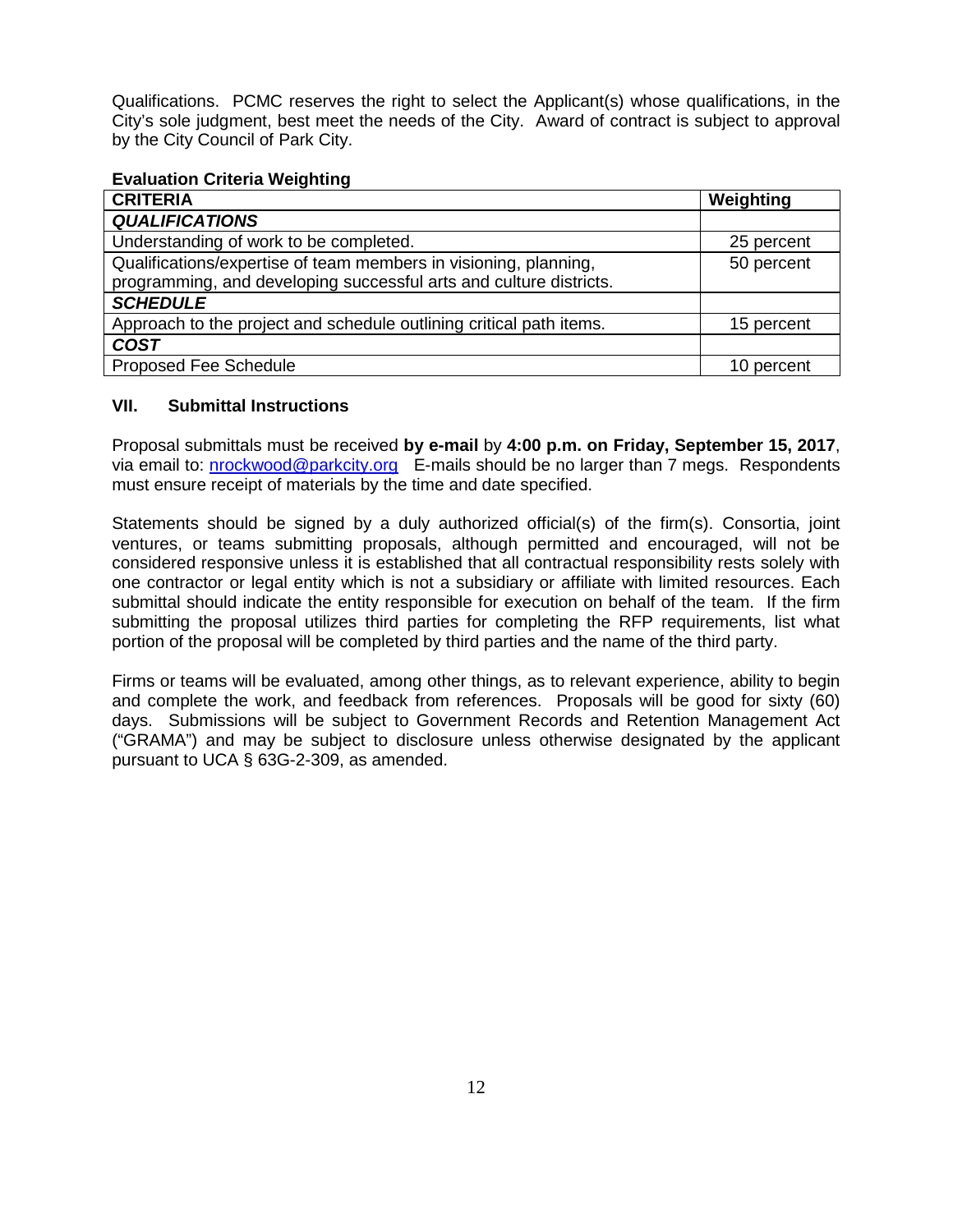#### **VIII. Schedule of Selection Process:**

- 
- 
- 
- 4. Notice to Proceed: Case Correction Correction Correction October 6, 2017

1. Responses to the RFP deadline: By: **4:00 p.m. on Friday, September 15, 2017** 2. Interview for Selected Applicants: Week of September 18, 2017 (if necessary)<br>3. Finalize and Award Contract: Week of September 25, 2017 Week of September 25, 2017

#### **IX. Requests for Additional Information**

Any questions concerning the submittal or the project shall be sent in written form via email inquiry to the attention of Nate Rockwood, at [nrockwood@parkcity.org](mailto:nrockwood@parkcity.org) by Tuesday, September 5, 2017. If you wish to receive a copy of all questions received and responses provided, please check the City website each Friday evening.

Park City Municipal Corporation reserves the right to cancel or modify the terms of this RFP and/or the project at any time and for any reason preceding contract award and reserves the right to accept or reject any or all proposals submitted pursuant to this request for proposals. Park City will provide respondents written notice of any cancellation and/or modification. Furthermore, the City shall have the right to waive any informality or technicality in proposals received when in the best interest of the City.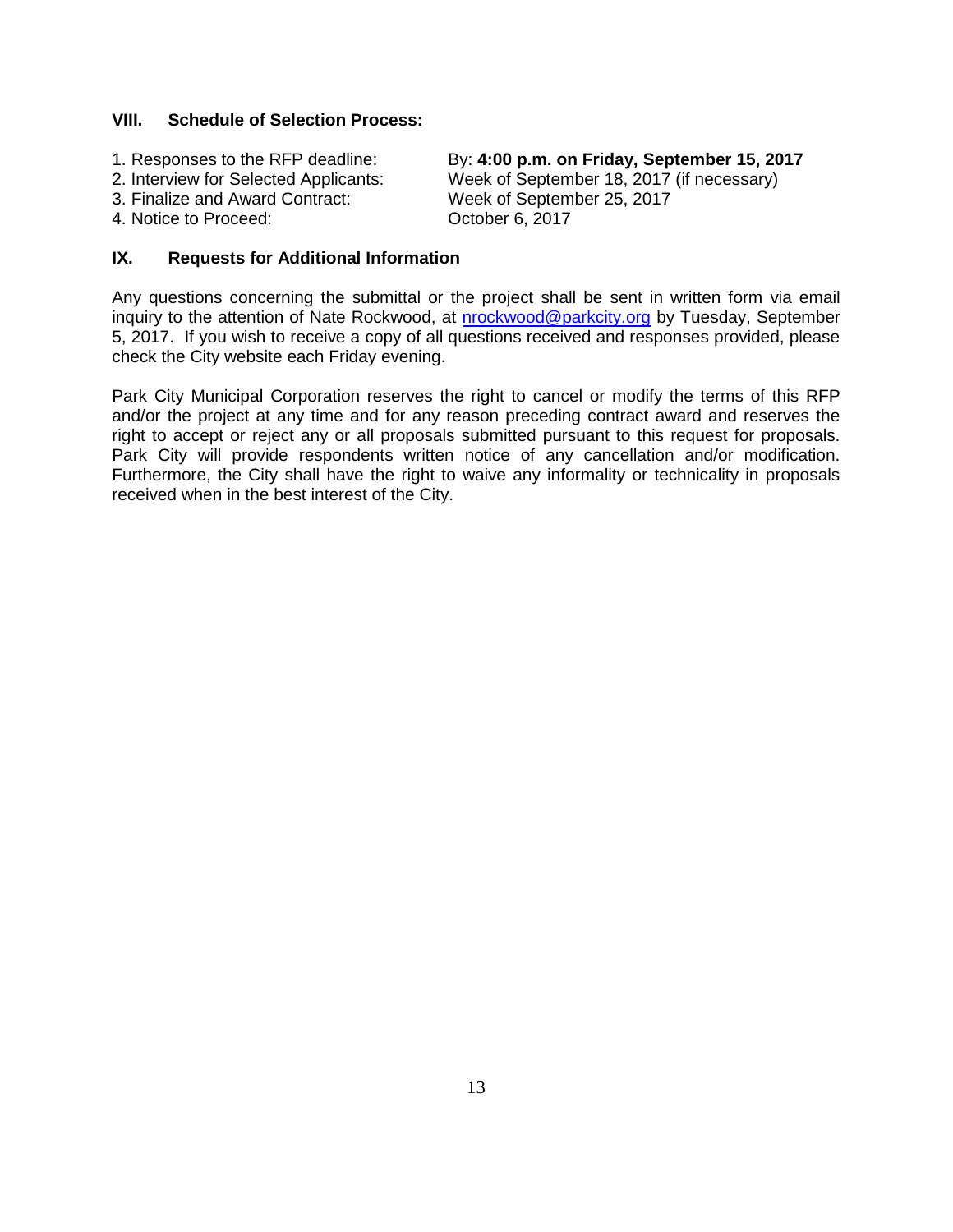## **EXHIBIT "A" PARK CITY MUNICIPAL CORPORATION SERVICE PROVIDER/PROFESSIONAL SERVICES AGREEMENT**

THIS AGREEMENT is made and entered into in duplicate this \_\_\_\_ day of \_\_\_\_\_\_\_\_\_\_\_\_\_, 20\_\_, by and between PARK CITY MUNICIPAL CORPORATION, a Utah municipal corporation, ("City"), and \_ a **a** a contribution of the City and the service Provider"), collectively, the City and the Service Provider are referred to as (the "Parties)."

#### WITNESSETH:

WHEREAS, the City desires to have certain services and tasks performed as set forth below requiring specialized skills and other supportive capabilities;

WHEREAS, sufficient City resources are not available to provide such services; and

WHEREAS, the Service Provider represents that the Service Provider is qualified and possesses sufficient skills and the necessary capabilities, including technical and professional expertise, where required, to perform the services and/or tasks set forth in this Agreement.

NOW, THEREFORE, in consideration of the terms, conditions, covenants, and performance contained herein, the Parties hereto agree as follows:

## **1. SCOPE OF SERVICES**.

| The Service Provider shall perform such services and accomplish such tasks,       |                |
|-----------------------------------------------------------------------------------|----------------|
| including the furnishing of all materials and equipment necessary for full        |                |
| performance thereof, as are identified and designated as Service Provider         |                |
| responsibilities throughout this Agreement and as set forth in the "Scope of      |                |
| Services" attached hereto as "Exhibit A" and incorporated herein (the "Project"). |                |
| The total fee for the Project shall not exceed                                    | <b>Dollars</b> |
|                                                                                   |                |

The City has designated \_\_\_\_\_\_\_\_\_\_, or his/her designee as City's Representative, who shall have authority to act in the City's behalf with respect to this Agreement consistent with the budget contract policy.

#### **2. TERM**.

No work shall occur prior to the issuance of a Notice to Proceed which cannot occur until execution of this Agreement, which execution date shall be commencement of the term and the term shall terminate on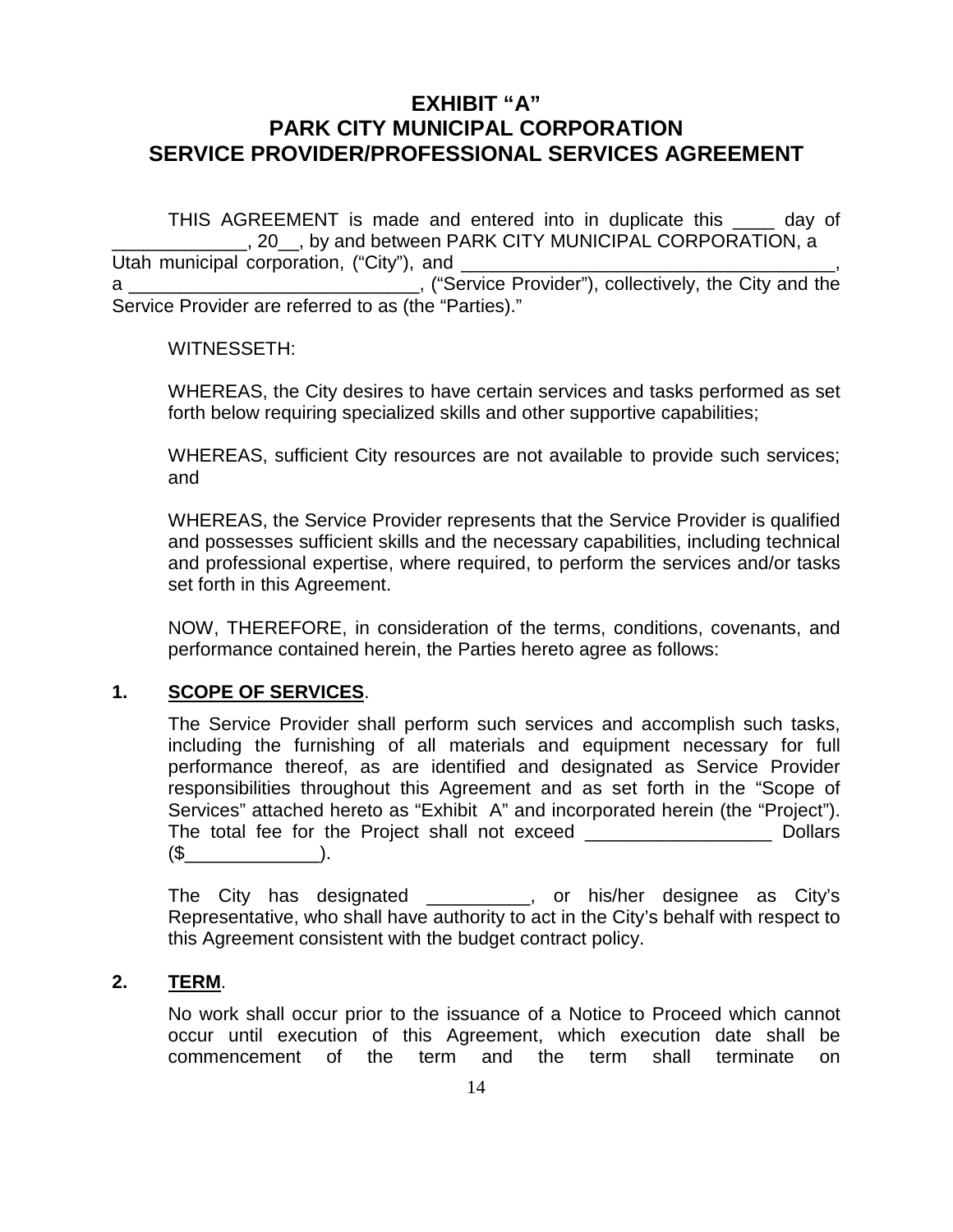\_\_\_\_\_\_\_\_\_\_\_\_\_\_\_\_\_\_\_\_\_\_\_\_ or earlier, unless extended by mutual written

agreement of the Parties.

## **3. COMPENSATION AND METHOD OF PAYMENT**.

- A. Payments for services provided hereunder shall be made monthly following the performance of such services.
- B. No payment shall be made for any service rendered by the Service Provider except for services identified and set forth in this Agreement.
- C. For all "extra" work the City requires, the City shall pay the Service Provider for work performed under this Agreement according to the schedule attached hereto as "Exhibit B," or if none is attached, as subsequently agreed to by both Parties in writing.
- D. The Service Provider shall submit to the City Manager or her designee on forms approved by the City Manager, an invoice for services rendered during the pay period. The City shall make payment to the Service Provider within thirty (30) days thereafter. Requests for more rapid payment will be considered if a discount is offered for early payment. Interest shall accrue at a rate of six percent (6%) per annum for services remaining unpaid for sixty (60) days or more.
- E. The Service Provider reserves the right to suspend or terminate work and this Agreement if any unpaid account exceeds sixty (60) days.
- F. Service Provider acknowledges that the continuation of this Agreement after the end of the City's fiscal year is specifically subject to the City Council's approval of the annual budget.

## **4. RECORDS AND INSPECTIONS**.

- A. The Service Provider shall maintain books, records, documents, statements, reports, data, information, and other material with respect to matters covered, directly or indirectly, by this Agreement, including (but not and the contract of the contract of the contract of the contract of the limited limited to) that which is necessary to sufficiently and properly reflect all direct and indirect costs related to the performance of this Agreement, and shall maintain such accounting procedures and practices as may be necessary to assure proper accounting of all funds paid pursuant to this Agreement.
- B. The Service Provider shall retain all such books, records, documents, statements, reports, data, information, and other material with respect to matters covered, directly or indirectly, by this Agreement for six (6) years after expiration of the Agreement.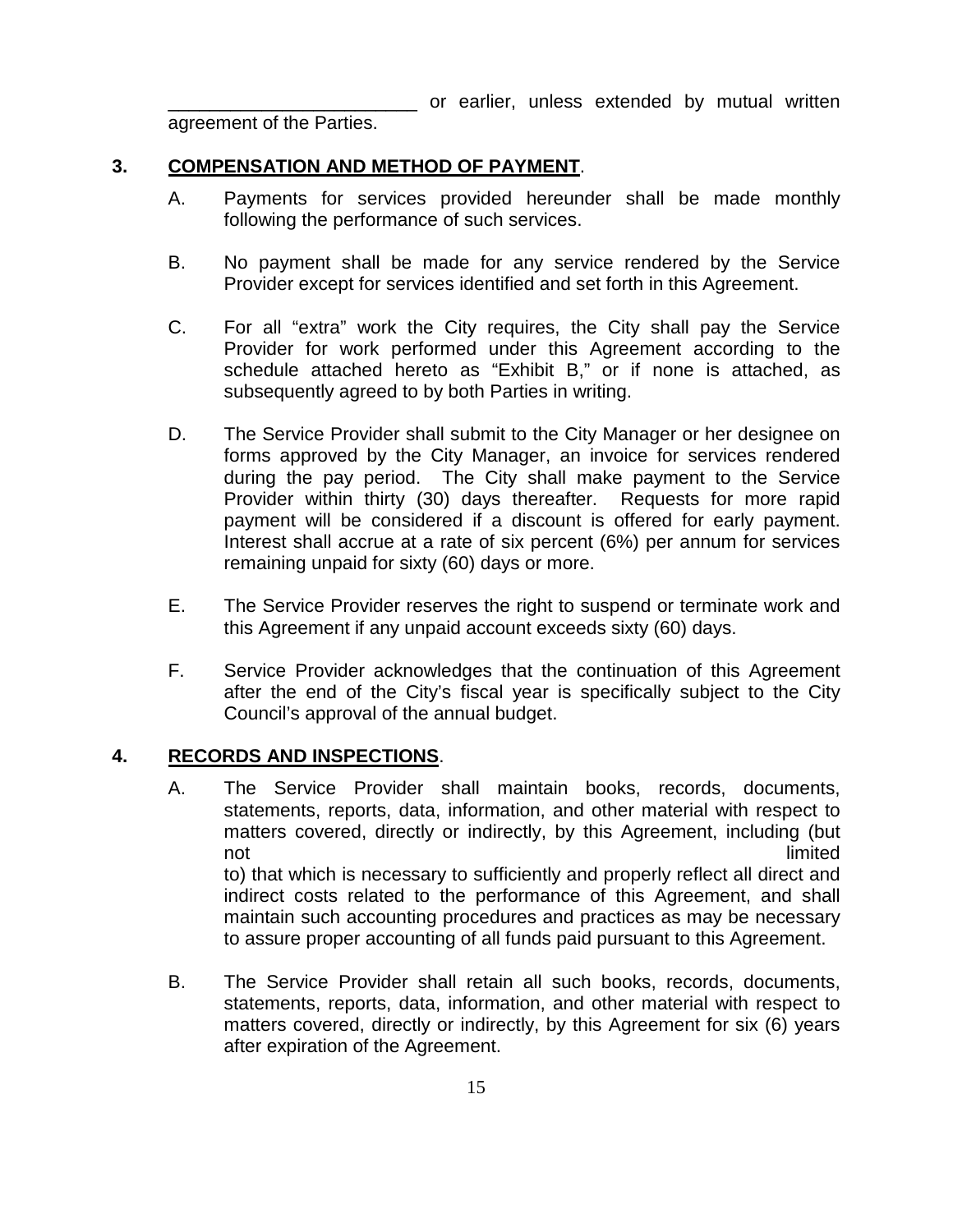- C. The Service Provider shall, at such times and in such form as the City may require, make available for examination by the City, its authorized representatives, the State Auditor, or other governmental officials authorized by law to monitor this Agreement all such books, records, documents, statements, reports, data, information, and other material with respect to matters covered, directly or indirectly, by this Agreement. The Service Provider shall permit the City or its designated authorized representative to audit and inspect other data relating to all matters covered by this Agreement. The City may, at its discretion, conduct an audit at its expense, using its own or outside auditors, of the Service Provider's activities, which relate directly or indirectly to this Agreement.
- **D.** The City is subject to the requirements of the Government Records Access and Management Act, Chapter 2, Title 63G, Utah Code Annotated, 1953, as amended and Park City Municipal Code Title 5 ("GRAMA"). All materials submitted by Service Provider pursuant to this Agreement are subject to disclosure unless such materials are exempt from disclosure pursuant to GRAMA. The burden of claiming and exemption form disclosure rests solely with Service Provider. Any materials for which Service Provider claims a privilege from disclosure based on business confidentiality shall be submitted marked as "confidential - business confidentiality" and accompanied by a concise statement from Service Provider of reasons supporting its claim of business confidentiality. Generally, GRAMA only protects against the disclosure of trade secrets or commercial information that could reasonably be expected to result in unfair competitive injury. The City will make reasonable efforts to notify Service Provider of any requests made for disclosure of documents submitted under a claim of confidentiality. Service Provider specifically waives any claims against the City related to any disclosure of materials pursuant to GRAMA.

## **5. INDEPENDENT CONTRACTOR RELATIONSHIP**.

- A. The Parties intend that an independent Service Provider/City relationship will be created by this Agreement. No agent, employee, or representative of the Service Provider shall be deemed to be an employee, agent, or representative of the City for any purpose, and the employees of the Service Provider are not entitled to any of the benefits the City provides for its employees. The Service Provider will be solely and entirely responsible for its acts and for the acts of its agents, employees, subcontractors or representatives during the performance of this Agreement.
- B. In the performance of the services herein contemplated the Service Provider is an independent contractor with the authority to control and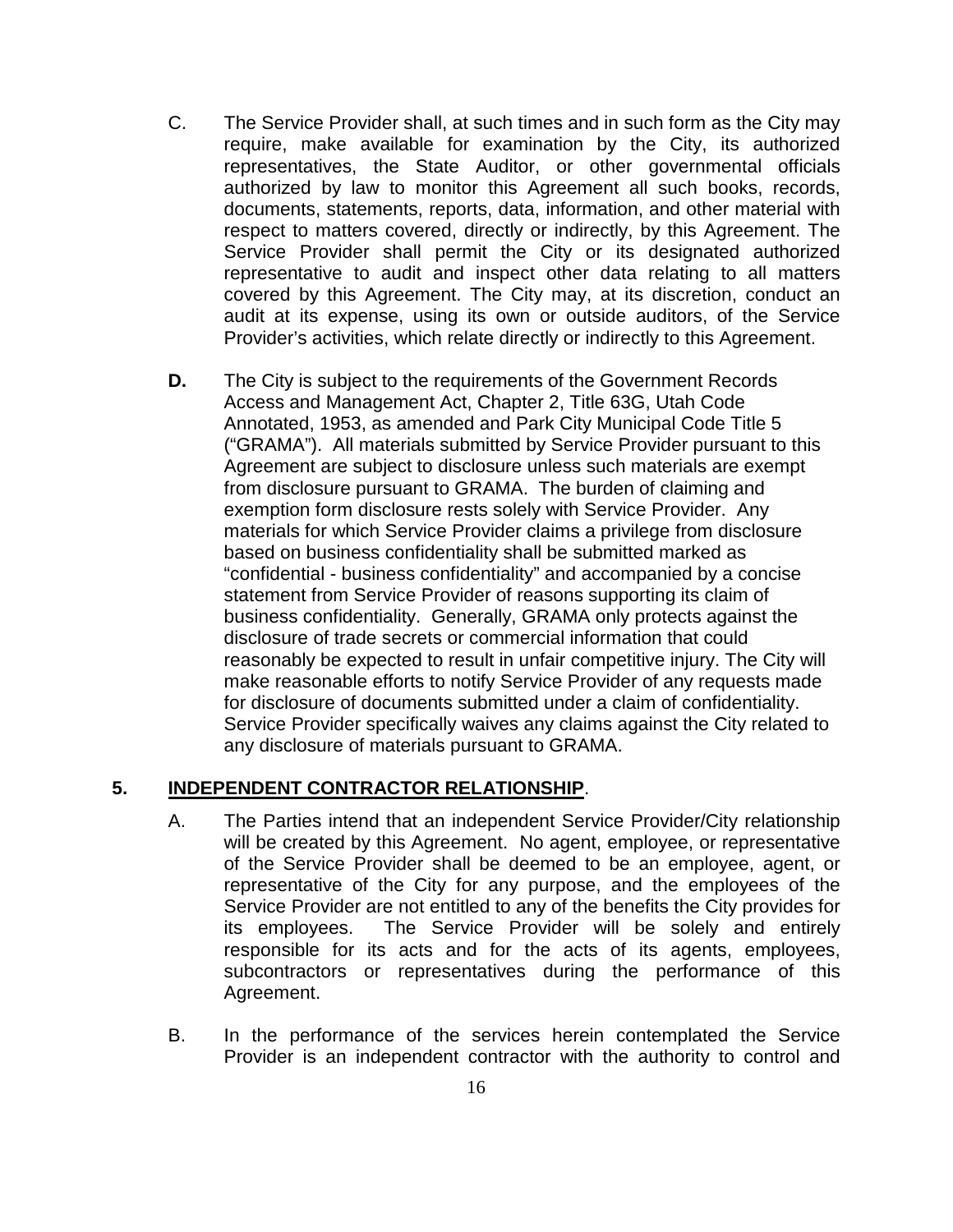direct the performance of the details of the work, however, the results of the work contemplated herein must meet the approval of the City and shall be subject to the City's general rights of inspection and review to secure the satisfactory completion thereof.

## **6. SERVICE PROVIDER EMPLOYEE/AGENTS**.

The City may at its sole discretion require the Service Provider to remove an employee(s), agent(s), or representative(s) from employment on this Project. The Service Provider may, however, employ that (those) individuals(s) on other non-City related projects.

## **7. HOLD HARMLESS INDEMNIFICATION**.

- A. The Service Provider shall indemnify and hold the City and its agents, employees, and officers, harmless from and shall process and defend at its own expense any and all claims, demands, suits, at law or equity, actions, penalties, losses, damages, or costs, of whatsoever kind or nature, brought against the City arising out of, in connection with, or incident to the execution of this Agreement and/or the Service Provider's defective performance or failure to perform any aspect of this Agreement; provided, however, that if such claims are caused by or result from the concurrent negligence of the City, its agents, employees, and officers, this indemnity provision shall be valid and enforceable only to the extent of the negligence of the Service Provider; and provided further, that nothing herein shall require the Service Provider to hold harmless or defend the City, its agents, employees and/or officers from any claims arising from the sole negligence of the City, its agents, employees, and/or officers. The Service Provider expressly agrees that the indemnification provided herein constitutes the Service Provider's limited waiver of immunity as an employer under Utah Code Section 34A-2-105; provided, however, this waiver shall apply only to the extent an employee of Service Provider claims or recovers compensation from the City for a loss or injury that Service Provider would be obligated to indemnify the City for under this Agreement. This limited waiver has been mutually negotiated by the Parties, and is expressly made effective only for the purposes of this Agreement. The provisions of this section shall survive the expiration or termination of this Agreement.
- B. No liability shall attach to the City by reason of entering into this Agreement except as expressly provided herein.

## **8. INSURANCE**.

The Service Provider shall procure and maintain for the duration of the Agreement, insurance against claims for injuries to persons or damage to property which may arise from or in connection with the performance of the work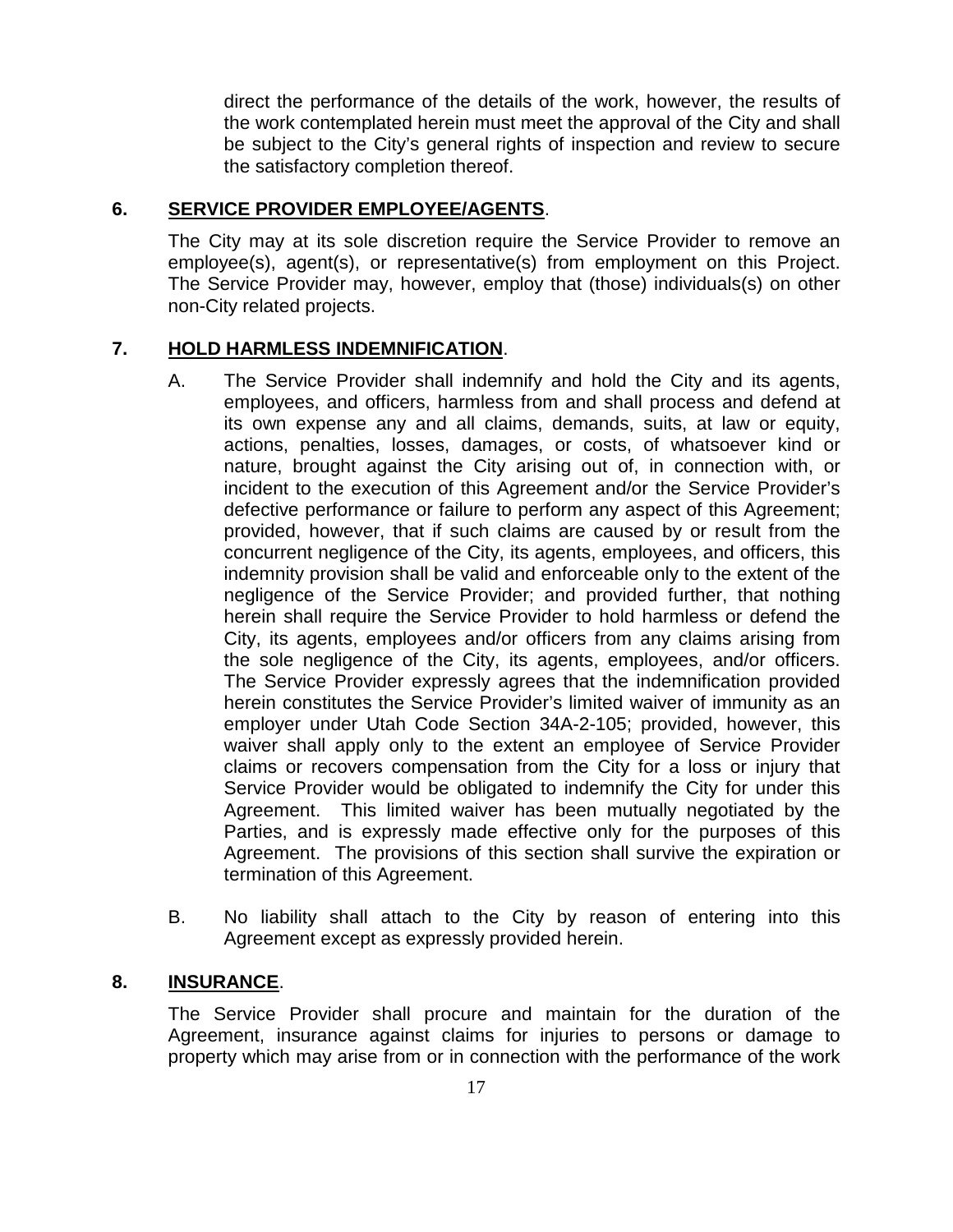hereunder by the Service Provider, their agents, representatives, employees, or subcontractors. The Service Provider shall provide a Certificate of Insurance evidencing:

A. General Liability insurance written on an occurrence basis with limits no less than One Million Dollars (\$1,000,000) combined single limit per occurrence and Three Million Dollars (\$3,000,000) aggregate for personal injury, bodily injury and property damage.

 The Service Provider shall increase the limits of such insurance to at least the amount of the Limitation of Judgments described in Section 63G-7-604 of the Governmental Immunity Act of Utah, as calculated by the state risk manager every two years and stated in Utah Admin. Code R37-4-3.

- B. Automobile Liability insurance with limits no less than Two Million Dollars (\$2,000,000) combined single limit per accident for bodily injury and property damage.
- C. Professional Liability (Errors and Omissions) insurance with annual limits no less than One Million Dollars (\$1,000,000) per occurrence. If written on a claims-made basis, the Service Provider warrants that the retroactive date applicable to coverage precedes the effective date of this agreement; and that continuous coverage will be maintained for an extended reporting period and tail coverage will be purchased for a period of at least three (3) years beginning from the time that work under this agreement is complete.
- D. Workers Compensation insurance limits written as follows: Bodily Injury by Accident Five Hundred Thousand Dollars (\$500,000) each accident; Bodily Injury by Disease Five Hundred Thousand Dollars (\$500,000) each employee, Five Hundred Thousand Dollar (\$500,000) policy limit.
- E. The City shall be named as an additional insured on general liability and auto liability insurance policies, with respect to work performed by or on behalf of the Service Provider and a copy of the endorsement naming the City as an additional insured shall be attached to the Certificate of Insurance. Should any of the above described policies be cancelled before the expiration date thereof, Service Provider shall deliver notice to the City within thirty (30) days of cancellation. The City reserves the right to request certified copies of any required policies.
- F. The Service Provider's insurance shall contain a clause stating that coverage shall apply separately to each insured against whom claim is made or suit is brought, except with respect to the limits of the insurer's liability.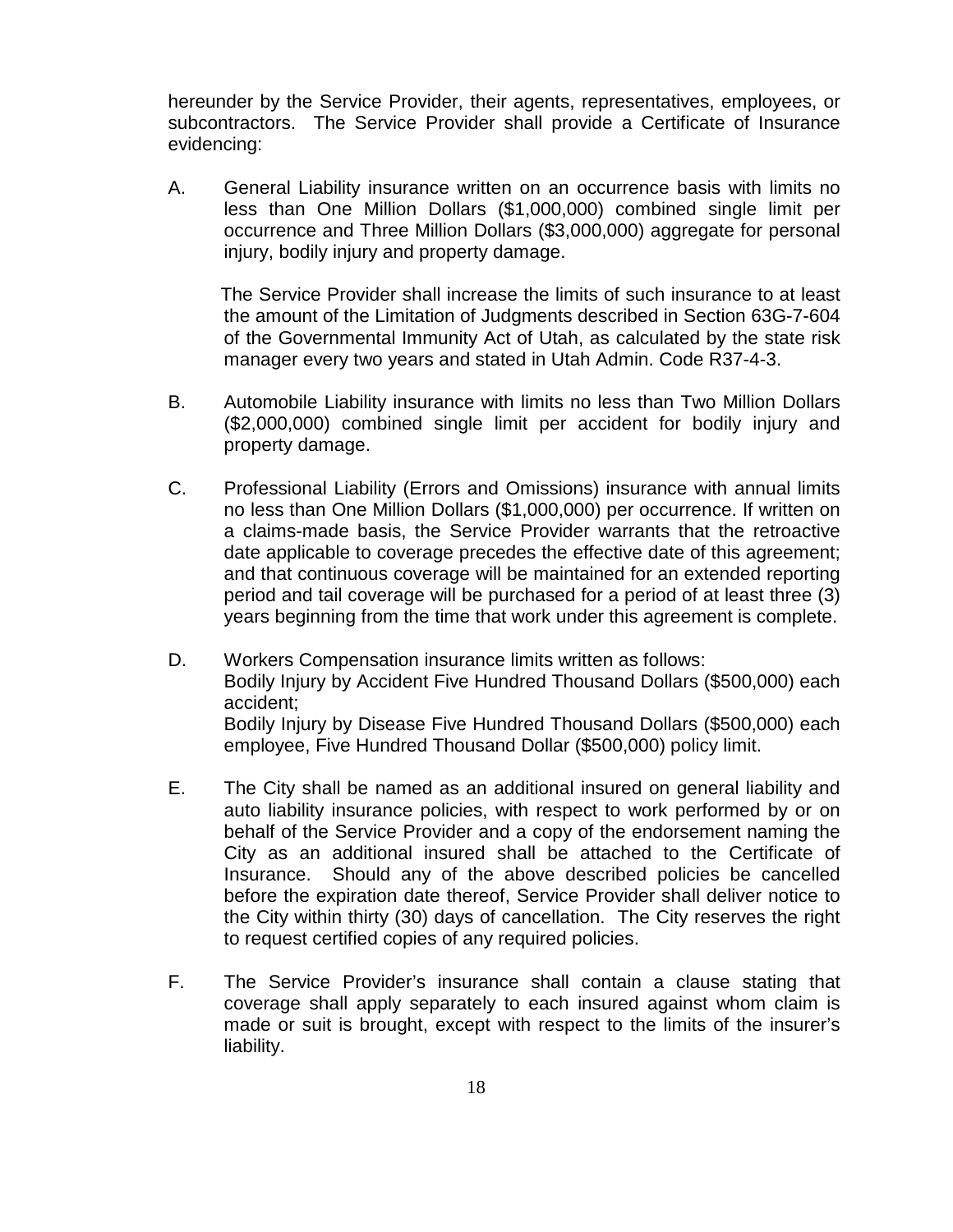## **9. TREATMENT OF ASSETS**.

Title to all property furnished by the City shall remain in the name of the City and the City shall become the owner of the work product and other documents, if any, prepared by the Service Provider pursuant to this Agreement (contingent on City's performance hereunder).

## **10. COMPLIANCE WITH LAWS AND WARRANTIES**.

- A. The Service Provider, in the performance of this Agreement, shall comply with all applicable federal, state, and local laws and ordinances, including regulations for licensing, certification and operation of facilities, programs and accreditation, and licensing of individuals, and any other standards or criteria as described in this Agreement to assure quality of services.
- B. Unless otherwise exempt, the Service Provider is required to have a valid Park City business license.
- C. The Service Provider specifically agrees to pay any applicable fees or charges which may be due on account of this Agreement.
- D. If this Agreement is entered into for the physical performance of services within Utah the Service Provider shall register and participate in E-Verify, or equivalent program. The Service Provider agrees to verify employment eligibility through E-Verify, or equivalent program, for each new employee that is employed within Utah, unless exempted by Utah Code Ann. § 63G-12-302.
- E. Service Provider shall be solely responsible to the City for the quality of all services performed by its employees or sub-contractors under this Agreement. Service Provider hereby warrants that the services performed by its employees or sub-contractors will be performed substantially in conformance with the standard of care observed by similarly situated companies providing services under similar conditions.

## **11. NONDISCRIMINATION**.

- A. The City is an equal opportunity employer.
- B. In the performance of this Agreement, the Service Provider will not discriminate against any employee or applicant for employment on the grounds of race, creed, color, national origin, sex, marital status, age or the presence of any sensory, mental or physical handicap; provided that the prohibition against discrimination in employment because of handicap shall not apply if the particular disability prevents the proper performance of the particular worker involved. The Service Provider shall ensure that applicants are employed, and that employees are treated during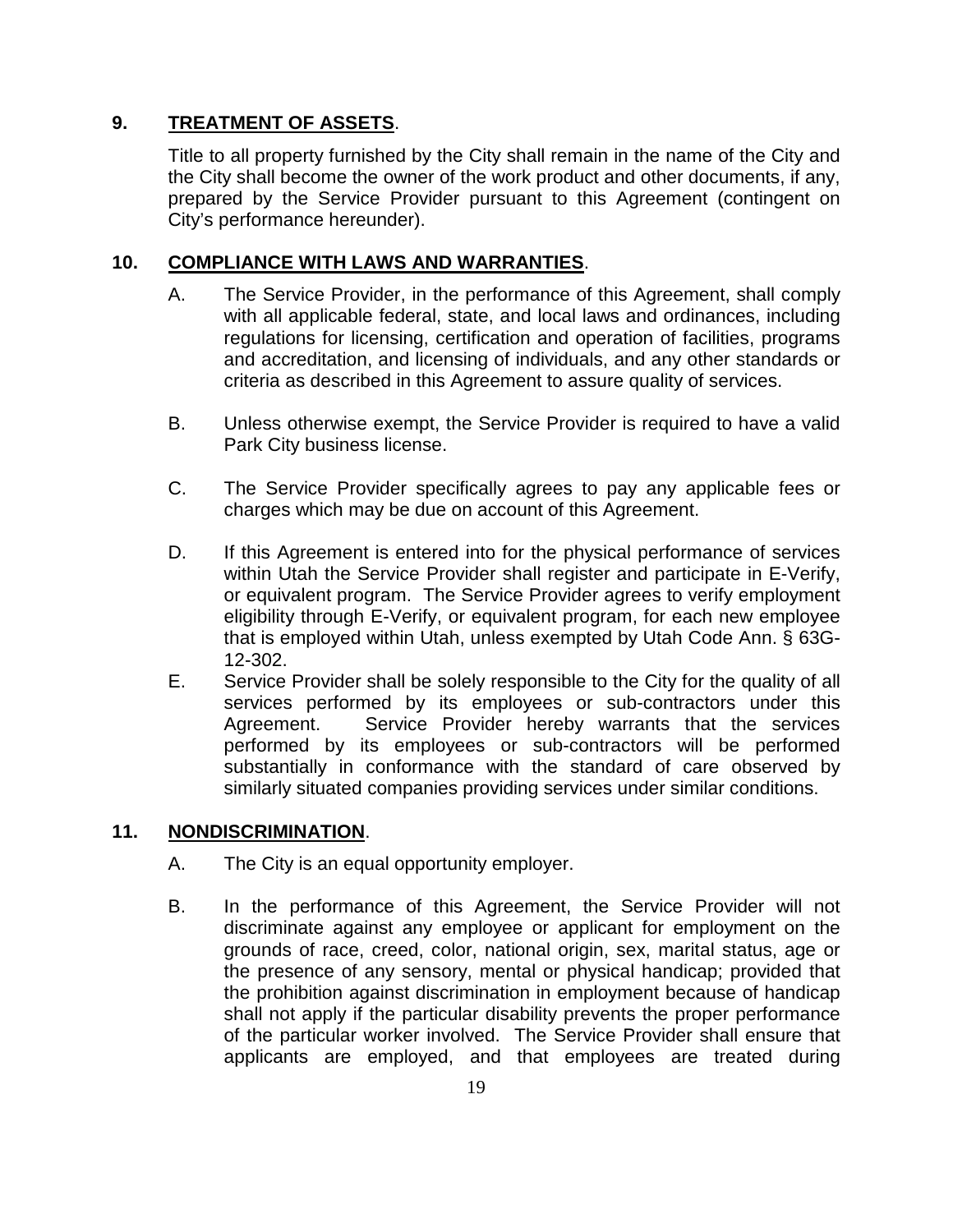employment without discrimination because of their race, creed, color, national origin, sex, marital status, age or the presence of any sensory, mental or physical handicap. Such action shall include, but not be limited to: employment, upgrading, demotion or transfers, recruitment or recruitment advertising, layoff or termination, rates of pay or other forms of compensation, and programs for training including apprenticeships. The Service Provider shall take such action with respect to this Agreement as may be required to ensure full compliance with local, state and federal laws prohibiting discrimination in employment.

- C. The Service Provider will not discriminate against any recipient of any services or benefits provided for in this Agreement on the grounds of race, creed, color, national origin, sex, marital status, age or the presence of any sensory, mental or physical handicap.
- D. If any assignment or subcontracting has been authorized by the City, said assignment or subcontract shall include appropriate safeguards against discrimination. The Service Provider shall take such action as may be required to ensure full compliance with the provisions in the immediately preceding paragraphs herein.

## **12. ASSIGNMENTS/SUBCONTRACTING**.

- A. The Service Provider shall not assign its performance under this Agreement or any portion of this Agreement without the written consent of the City, and it is further agreed that said consent must be sought in writing by the Service Provider not less than thirty (30) days prior to the date of any proposed assignment. The City reserves the right to reject without cause any such assignment. Any assignment made without the prior express consent of the City, as required by this part, shall be deemed null and void.
- B. Any work or services assigned hereunder shall be subject to each provision of this Agreement and property bidding procedures where applicable as set forth in local, state or federal statutes, ordinance and guidelines.
- C. Any technical/professional service subcontract not listed in this Agreement, must have express advance approval by the City.
- D. Each subcontractor that physically performs services within Utah shall submit an affidavit to the Service Provider stating that the subcontractor has used E-Verify, or equivalent program, to verify the employment status of each new employee, unless exempted by Utah Code Ann. § 63G-12- 302.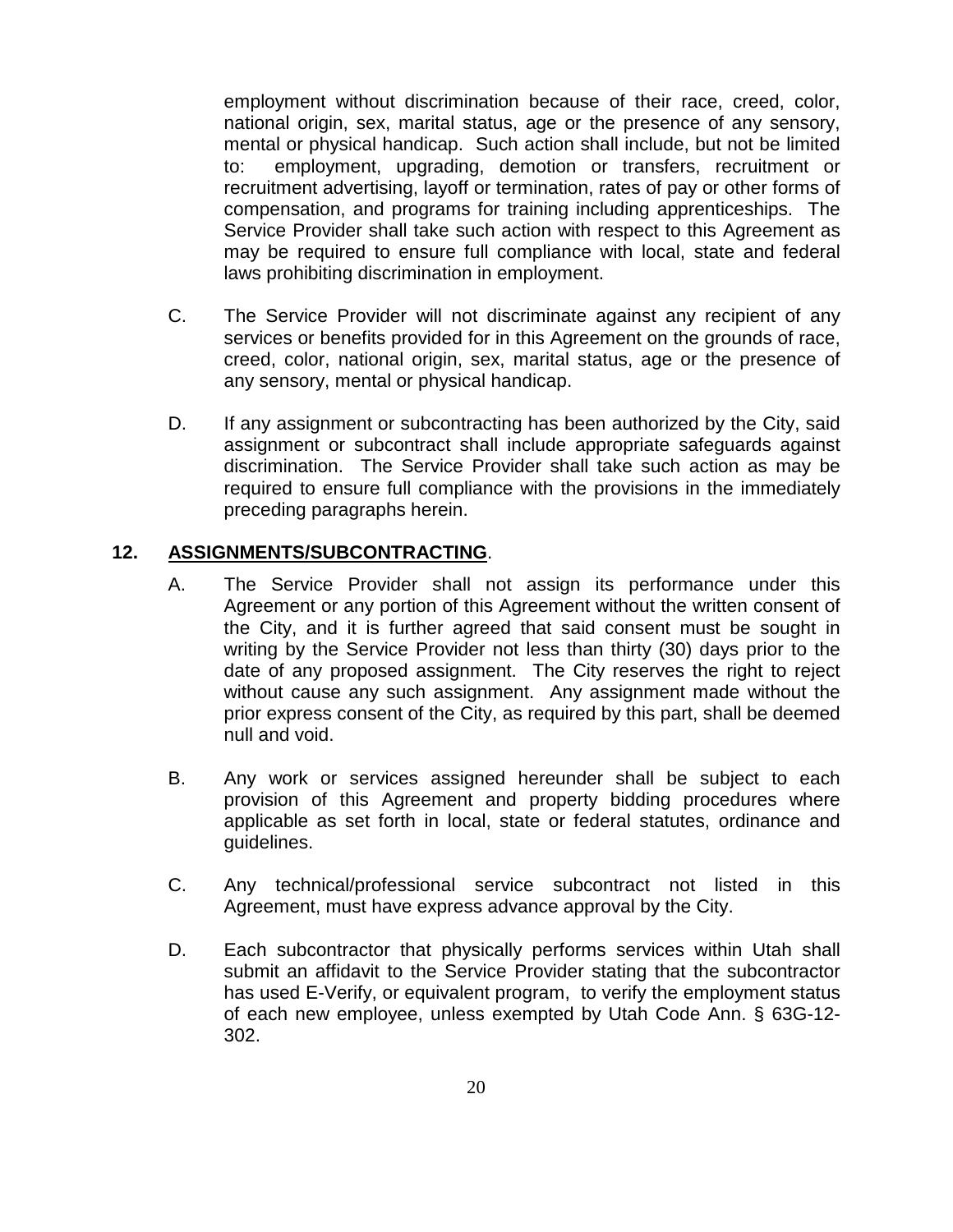## **13. CHANGES**.

Either party may request changes to the scope of services and performance to be provided hereunder, however, no change or addition to this Agreement shall be valid or binding upon either party unless such change or addition be in writing and signed by both Parties. Such amendments shall be attached to and made part of this Agreement.

## **14. PROHIBITED INTEREST, NO THIRD PARTY RIGHTS AND NO GRATUITY TO CITY EMPLOYEES**.

- A. No member, officer, or employee of the City shall have any interest, direct or indirect, in this Agreement or the proceeds thereof.
- B. Nothing herein is intended to confer rights of any kind in any third party.
- C. No City employee who has procurement decision making authority and is engaged in the procurement process, or the process of administering a contract may knowingly receive anything of value including but not limited to gifts, meals, lodging or travel from anyone that is seeking or has a contract with the City.

## **15. MODIFICATIONS TO TASKS AND MISCELLANEOUS PROVISIONS**.

- A. All work proposed by the Service Provider is based on current government ordinances and fees in effect as of the date of this Agreement.
- B. Any changes to current government ordinances and fees which affect the scope or cost of the services proposed may be billed as an "extra" pursuant to Paragraph 3(C), or deleted from the scope, at the option of the City.
- C. The City shall make provision for access to the property and/or project and adjacent properties, if necessary for performing the services herein.

## **16. TERMINATION**.

A. Either party may terminate this Agreement, in whole or in part, at any time, by at least thirty (30) days' written notice to the other party. The Service Provider shall be paid its costs, including contract close-out costs, and profit on work performed up to the time of termination. The Service Provider shall promptly submit a termination claim to the City. If the Service Provider has any property in its possession belonging to the City, the Service Provider will account for the same, and dispose of it in a manner directed by the City.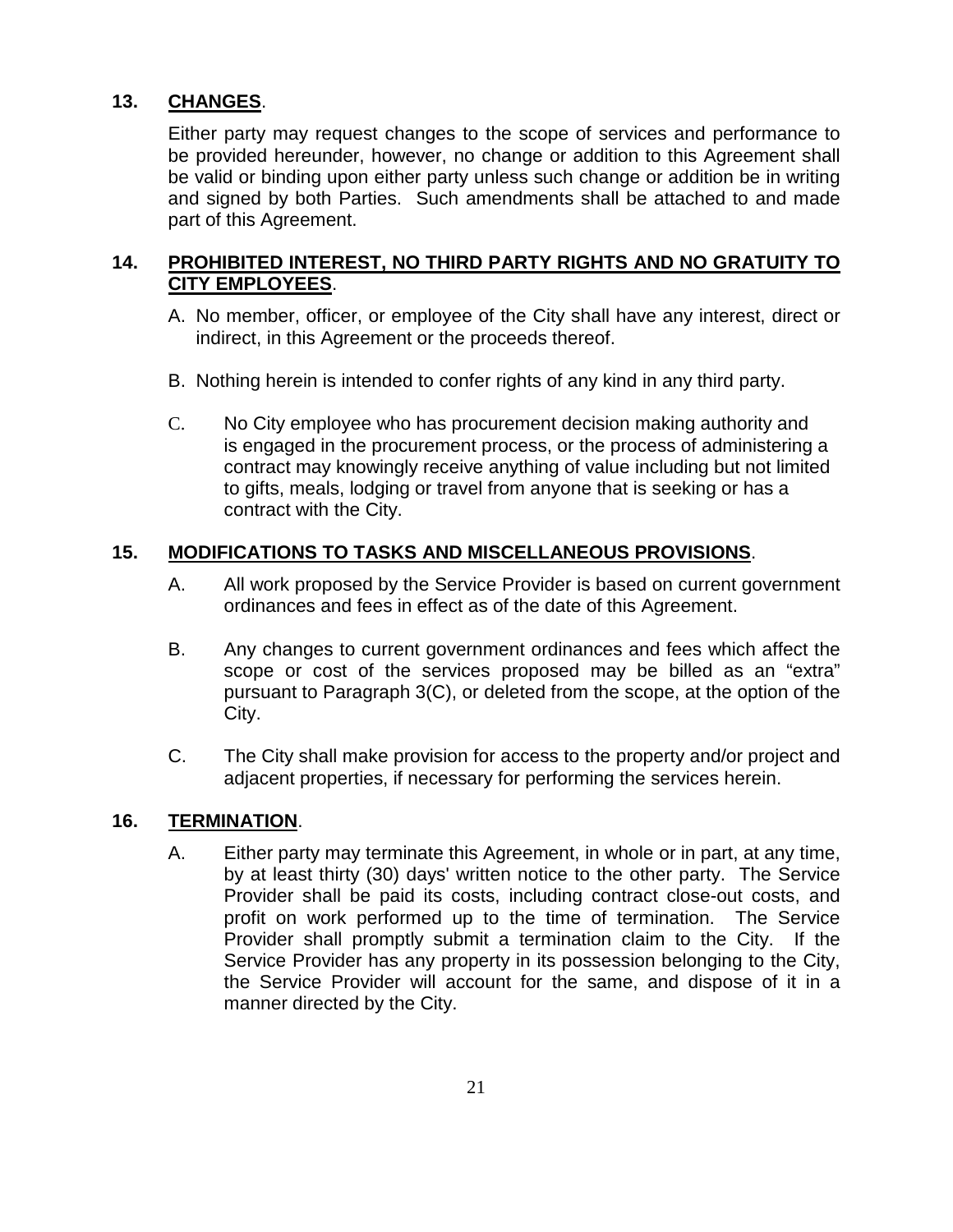B. If the Service Provider fails to perform in the manner called for in this Agreement, or if the Service Provider fails to comply with any other provisions of the Agreement and fails to correct such noncompliance within three (3) days' written notice thereof, the City may immediately terminate this Agreement for cause. Termination shall be effected by serving a notice of termination on the Service Provider setting forth the manner in which the Service Provider is in default. The Service Provider will only be paid for services performed in accordance with the manner of performance set forth in this Agreement.

## **17. NOTICE**.

Notice provided for in this Agreement shall be sent by certified mail to the addresses designated for the Parties on the last page of this Agreement. Notice is effective upon the date it was sent, except that a notice of termination pursuant to paragraph 16 is effective upon receipt. All reference to "days" in this Agreement shall mean calendar days.

## **18. ATTORNEYS FEES AND COSTS**.

If any legal proceeding is brought for the enforcement of this Agreement, or because of a dispute, breach, default, or misrepresentation in connection with any of the provisions of this Agreement, the prevailing party shall be entitled to recover from the other party, in addition to any other relief to which such party may be entitled, reasonable attorney's fees and other costs incurred in connection with that action or proceeding.

## **19. JURISDICTION AND VENUE**.

- A. This Agreement has been and shall be construed as having been made and delivered within the State of Utah, and it is agreed by each party hereto that this Agreement shall be governed by laws of the State of Utah, both as to interpretation and performance.
- B. Any action of law, suit in equity, or judicial proceeding for the enforcement of this Agreement, or any provisions thereof, shall be instituted and maintained only in any of the courts of competent jurisdiction in Summit County, Utah.

## **20. SEVERABILITY AND NON-WAIVER**.

A. If, for any reason, any part, term, or provision of this Agreement is held by a court of the United States to be illegal, void or unenforceable, the validity of the remaining provisions shall not be affected, and the rights and obligations of the Parties shall be construed and enforced as if the Agreement did not contain the particular provision held to be invalid.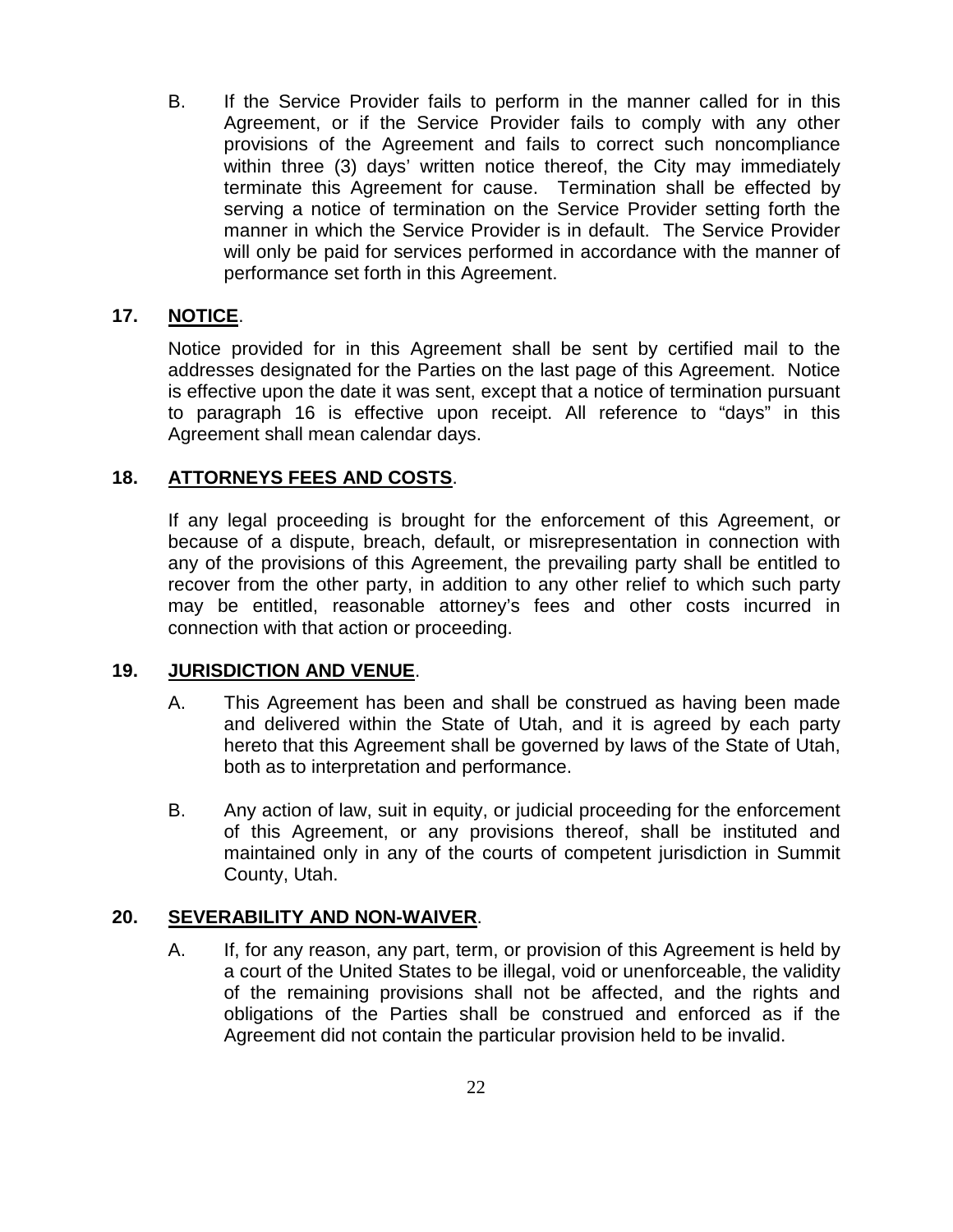- B. If it should appear that any provision hereof is in conflict with any statutory provision of the State of Utah, said provision which may conflict therewith shall be deemed inoperative and null and void insofar as it may be in conflict therewith, and shall be deemed modified to conform in such statutory provisions.
- C. It is agreed by the Parties that the forgiveness of the non-performance of any provision of this Agreement does not constitute a subsequent waiver of the provisions of this Agreement. No waiver shall be effective unless it is in writing and signed by an authorized representative of the waiving party.

## **21. ENTIRE AGREEMENT**.

The Parties agree that this Agreement is the complete expression of the terms hereto and any oral representations or understandings not incorporated herein are excluded. Further, any modification of this Agreement shall be in writing and signed by both Parties. Failure to comply with any of the provisions stated herein shall constitute material breach of contract and cause for termination. Both Parties recognize time is of the essence in the performance of the provisions of this Agreement.

IN WITNESS WHEREOF the Parties hereto have caused this Agreement to be executed the day and year first hereinabove written.

## **PARK CITY MUNICIPAL CORPORATION**

445 Marsac Avenue Post Office Box 1480 Park City, UT 84060-1480

\_\_\_\_\_\_\_\_\_\_\_\_\_\_\_\_\_\_\_\_\_\_\_\_\_\_\_\_\_\_\_\_ Diane Foster, City Manager

Attest:

\_\_\_\_\_\_\_\_\_\_\_\_\_\_\_\_\_\_\_\_\_\_\_\_\_\_\_ City Recorder's Office

Approved as to form:

\_\_\_\_\_\_\_\_\_\_\_\_\_\_\_\_\_\_\_\_\_\_\_\_\_\_\_ City Attorney's Office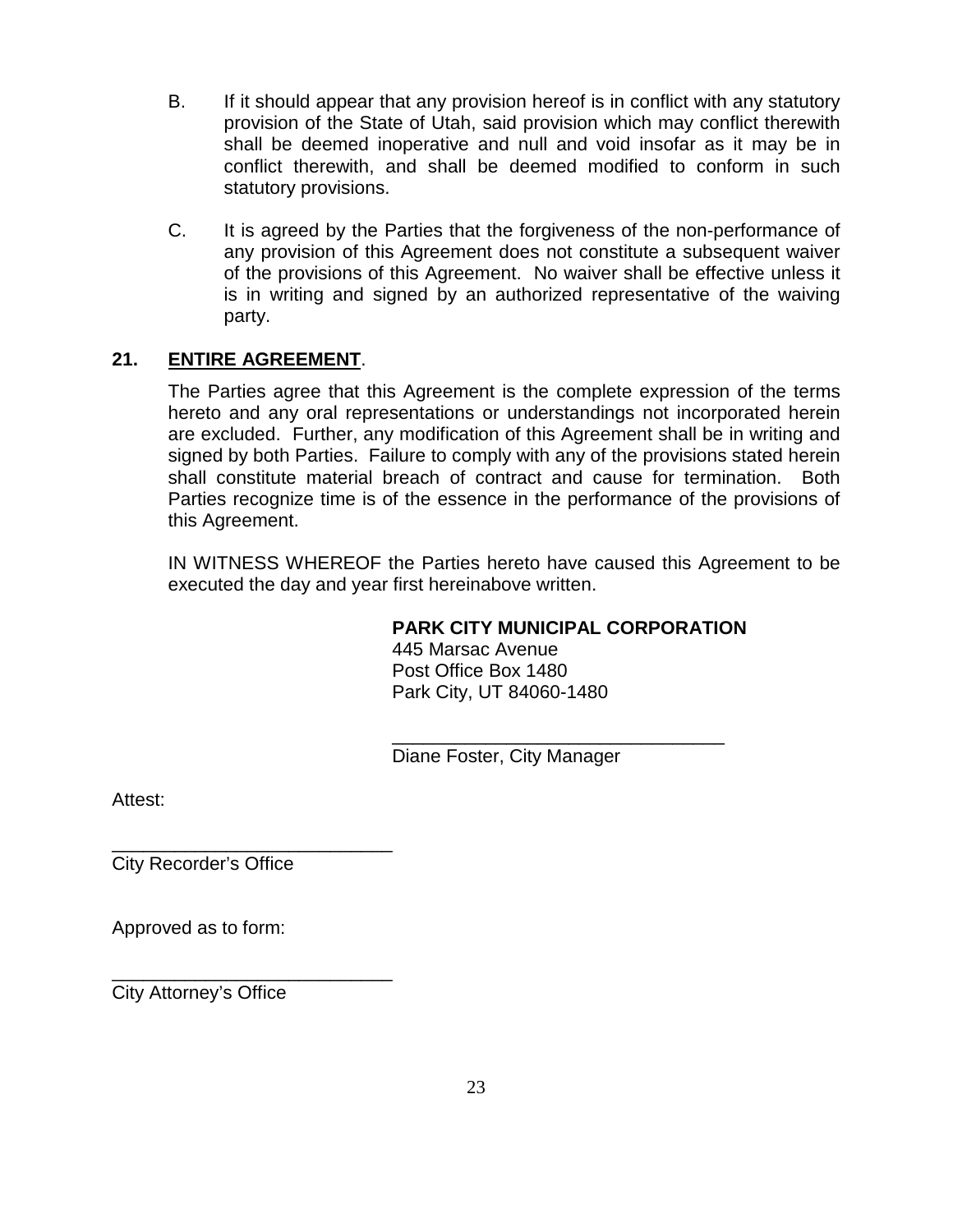## **SERVICE PROVIDER NAME**

 Address: Address: City, State, Zip:

Tax ID#: \_\_\_\_\_\_\_\_\_\_\_\_\_\_\_\_\_\_\_\_\_\_\_\_\_ PC Business License# BL\_\_\_\_\_\_\_\_\_\_\_\_\_

\_\_\_\_\_\_\_\_\_\_\_\_\_\_\_\_\_\_\_\_\_\_\_\_\_\_\_\_\_\_\_\_\_\_

**Signature** 

\_\_\_\_\_\_\_\_\_\_\_\_\_\_\_\_\_\_\_\_\_\_\_\_\_\_\_\_\_\_\_\_\_\_ Printed name

\_\_\_\_\_\_\_\_\_\_\_\_\_\_\_\_\_\_\_\_\_\_\_\_\_\_\_\_\_\_\_\_\_\_ **Title** 

| <b>STATE OF UTAH</b> |     |                                                                                                                                                                             |                              |
|----------------------|-----|-----------------------------------------------------------------------------------------------------------------------------------------------------------------------------|------------------------------|
| <b>COUNTY OF</b>     | SS. |                                                                                                                                                                             |                              |
|                      |     | On this _____ day of _________________, 20__, personally appeared before me<br>____, whose identity is personally known to me/or                                            |                              |
|                      |     | proved to me on the basis of satisfactory evidence and who by me duly sworn/affirmed,                                                                                       | ( <i>title</i> or office) of |
|                      |     | a                                                                                                                                                                           |                              |
|                      |     | corporation (or limited liability company), by Authority of its Bylaws/Resolution of the<br>Board of Directors or Member Resolution, and acknowledged that he/she signed it |                              |
|                      |     | voluntarily for its stated purpose as _______________________                                                                                                               | (title) for                  |
|                      |     | a corporation (or limited                                                                                                                                                   |                              |
| liability company).  |     |                                                                                                                                                                             |                              |

Notary Public

\_\_\_\_\_\_\_\_\_\_\_\_\_\_\_\_\_\_\_\_\_\_\_\_\_\_\_\_\_\_\_\_\_\_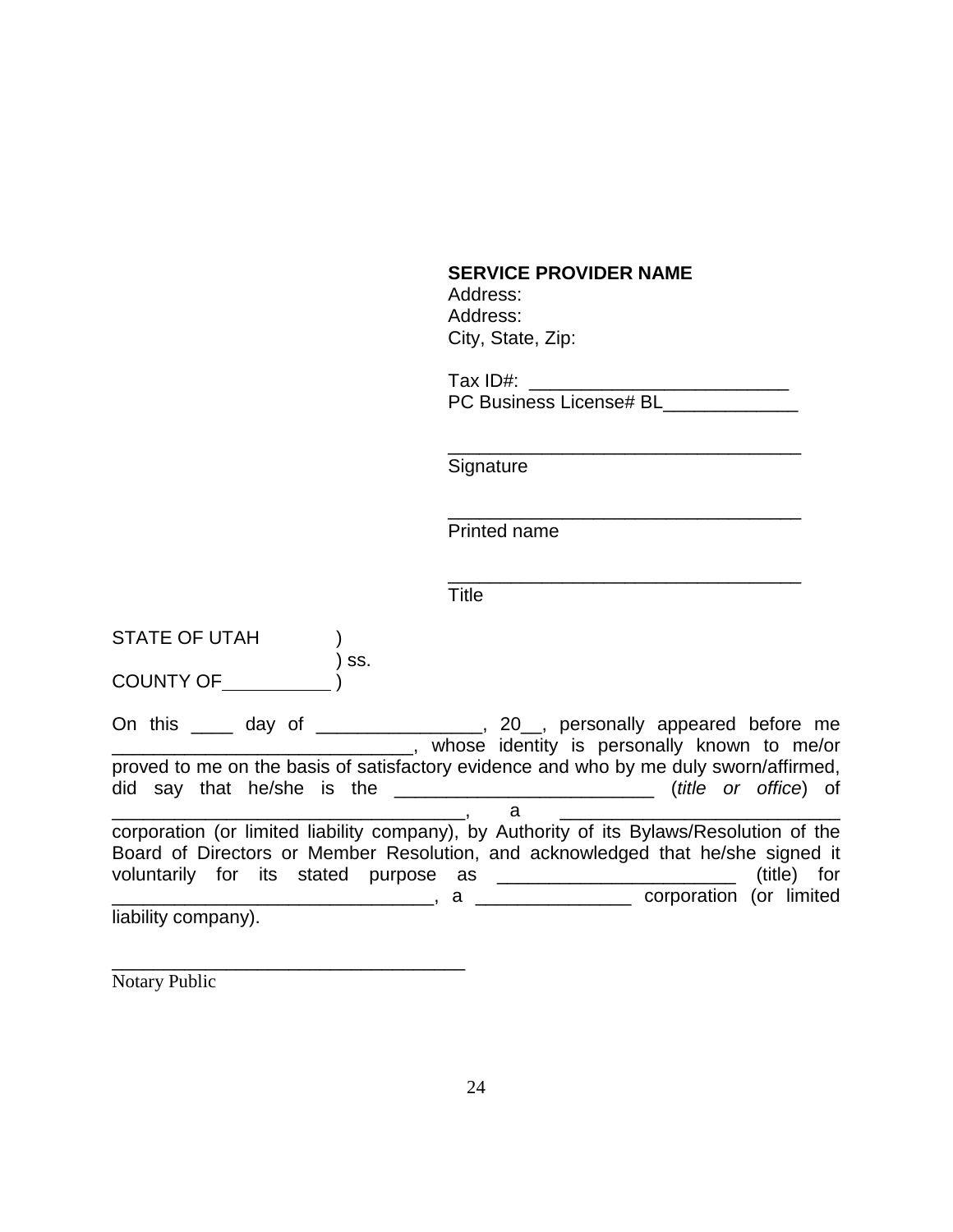## **EXHIBIT "A"**

## SCOPE OF SERVICES